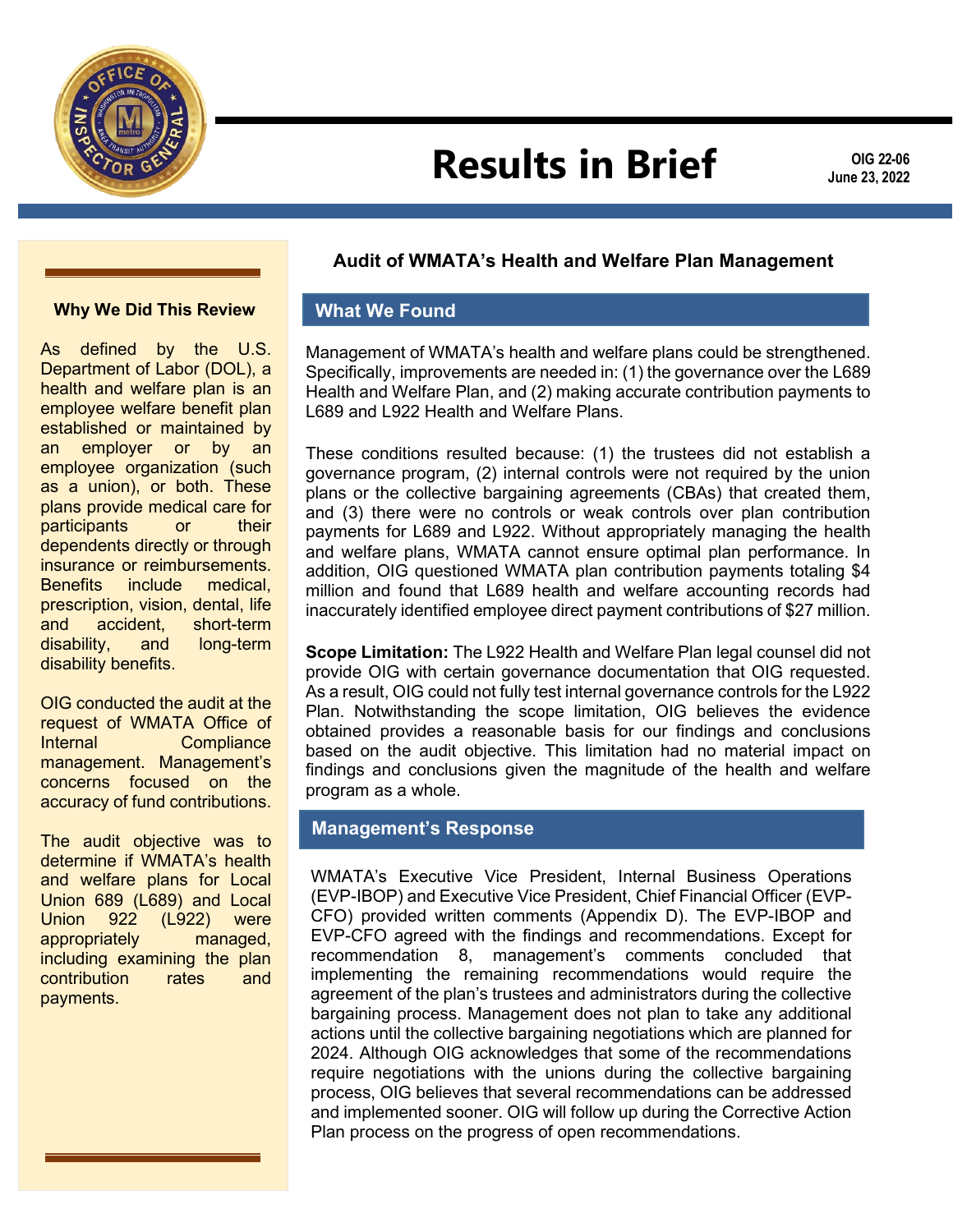# **Table of Contents**

| Finding 1 – Comprehensive Health and Welfare Governance Program Needed 6 |  |
|--------------------------------------------------------------------------|--|
| • Finding 2 - Health and Welfare Plan Benefit Contribution Transaction   |  |
|                                                                          |  |

## APPENDICES

- A. Objective, Scope, and Methodology
- B. WMATA Health and Welfare Plan Common Terms
- C. Summary of WMATA's Health and Welfare Plan Attributes
- D. Management's Response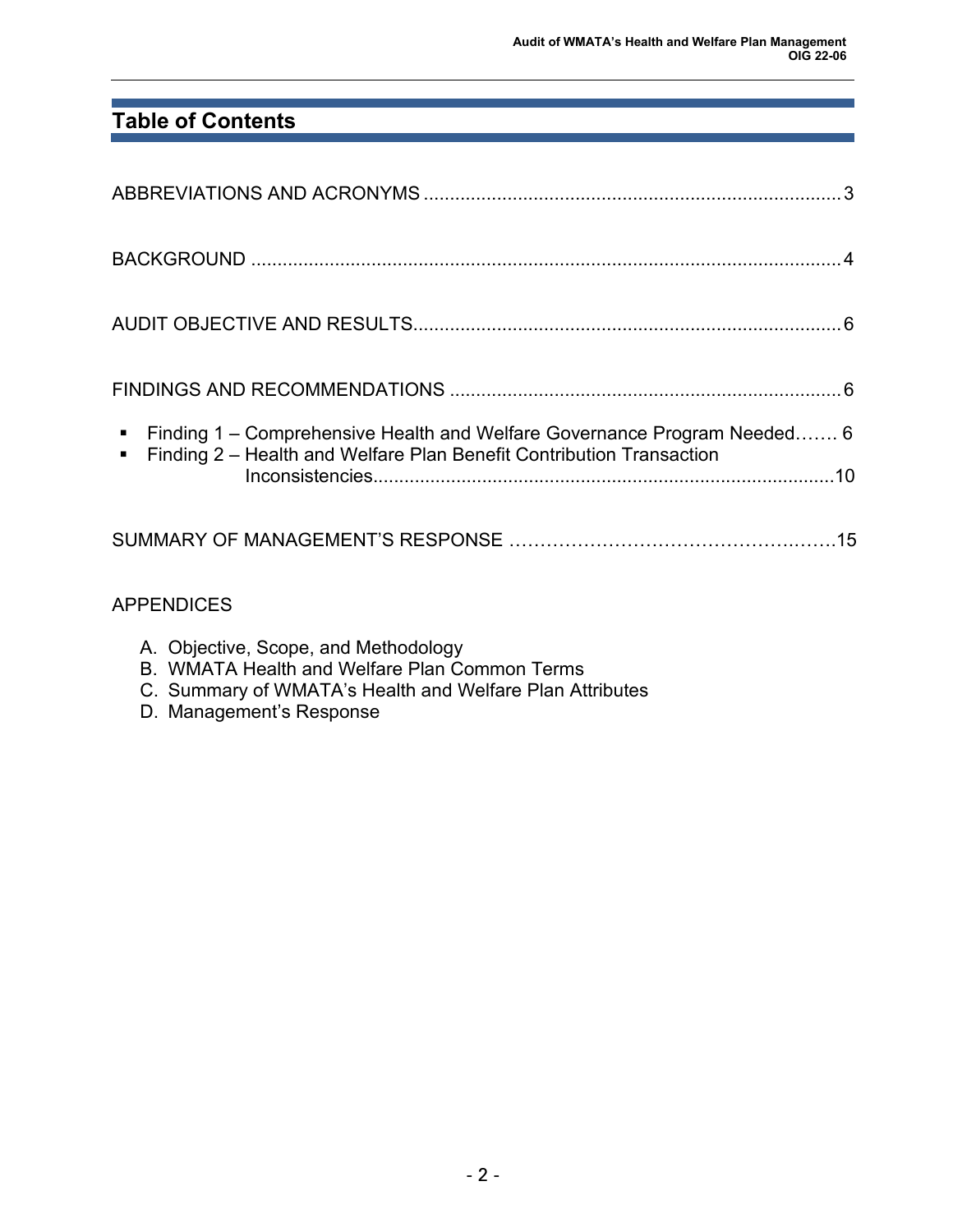# **ABBREVIATIONS AND ACRONYMS**

| <b>ACCT</b>  | <b>Office of Accounting</b>                                         |
|--------------|---------------------------------------------------------------------|
| A/P          | <b>Accounts Payable</b>                                             |
| <b>CBA</b>   | <b>Collective Bargaining Agreement</b>                              |
| <b>COSO</b>  | Committee of Sponsoring Organizations of the Treadway<br>Commission |
| <b>DOL</b>   | U.S. Department of Labor                                            |
| EAP          | <b>Employee Assistance Program</b>                                  |
| <b>EID</b>   | <b>Employee Identification Number</b>                               |
| <b>ERISA</b> | <b>Employee Retirement Income Security Act</b>                      |
| <b>GAO</b>   | U.S. Government Accountability Office                               |
| GM/CEO       | General Manager/Chief Executive Officer                             |
| <b>HR</b>    | <b>Human Resources</b>                                              |
| L2           | <b>Union Local 2</b>                                                |
| L639         | Local 639 Teamsters (Metro Special Police)                          |
| L689         | Local Union 689                                                     |
| L922         | Local Union 922                                                     |
| <b>LTD</b>   | Long-Term Disability                                                |
| <b>NRP</b>   | Non-Represented WMATA Employees                                     |
| <b>STD</b>   | <b>Short-Term Disability</b>                                        |
| <b>WMATA</b> | Washington Metropolitan Area Transit Authority                      |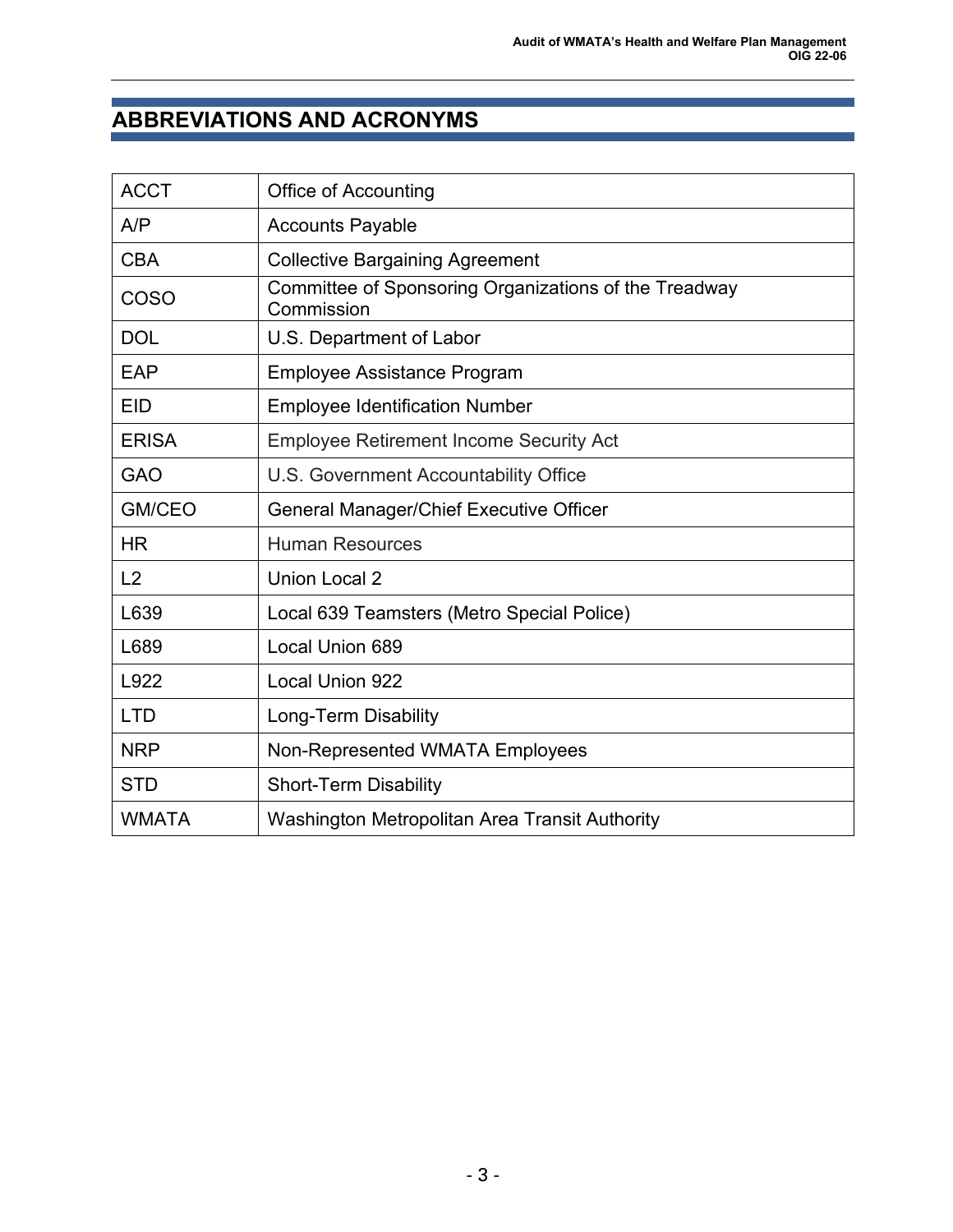# **BACKGROUND**

OIG conducted the audit at the request of WMATA Office of Internal Compliance management. Management's concerns focused on the accuracy of fund contributions.

#### **What is a Health and Welfare Plan?**

As defined by DOL, a health and welfare plan is an employee welfare benefit plan established or maintained by an employer or by an employee organization (such as a union), or both. These plans provide medical care for participants and/or their dependents directly or through insurance or reimbursements. Benefits include medical, prescription, vision, dental, life and accident, short-term disability, and long-term disability benefits. See Appendix B for common terms in this area.

#### **WMATA's Health Benefit Plans**

WMATA has three health benefit plans. Their descriptions are as follows:

- **L689 Health and Welfare Plan:** The Transit Employees' Health and Welfare Plan ("L689 Health and Welfare Plan") is a single employer plan that offers a comprehensive package of benefits that includes medical, prescription drug, dental, vision, life and accident, and short-term and long-term disability insurance. The L689 Health and Welfare Plan is administered by trustees according to the terms of the CBA, the governing trust agreement, and applicable law. The trustees oversee the L689 Health and Welfare Plan's assets and make plan design recommendations and decisions about the benefits offered. The trustees consist of three union representatives and three WMATA management representatives.
- **L922 Health and Welfare Plan:** The Teamsters Local 922 Employers Health Trust Plan ("L922 Health and Welfare Plan") is a multi-employer<sup>[1](#page-3-0)</sup> group health plan organized and qualified under, and governed by, the provisions of the Employee Retirement Income Security Act of 1974 (ERISA). [2](#page-3-1) The L922 Health and Welfare Plan is designed to assist employees and their families with medical expense payments. The L922 Health and Welfare Plan includes medical insurance (including prescriptions), dental insurance, vision insurance, life insurance, long-term care insurance, and employee assistance plan. The L922 Health and Welfare Plan is administered by a third-party contract administrator, Carday Associates, Inc., which is now part of BeneSys, Inc. The L922 Health and Welfare Plan is governed by trustees consisting of two union representatives and two employer representatives. The L922 Health and Welfare Plan was established as a result of collective bargaining between the union and contributing employers. The trustees have authority to contract and manage the operation and administration of the L922 Health and Welfare Plan.
- **WMATA Healthcare Plan:** The WMATA Healthcare Plan is a single employer selfinsured insurance and benefits plan. The Healthcare Plan is governed by trustees that consist of three WMATA management representatives and three union representatives.

<span id="page-3-0"></span><sup>1</sup> L922 and Giant Food share health benefits in the L922 Health and Welfare Plan, thus making it a multi-employer health and welfare plan.

<span id="page-3-1"></span><sup>2</sup> Pub. L. 93-406, 88 Stat. 829 (codified at 29 U.S.C. 1001, et seq.)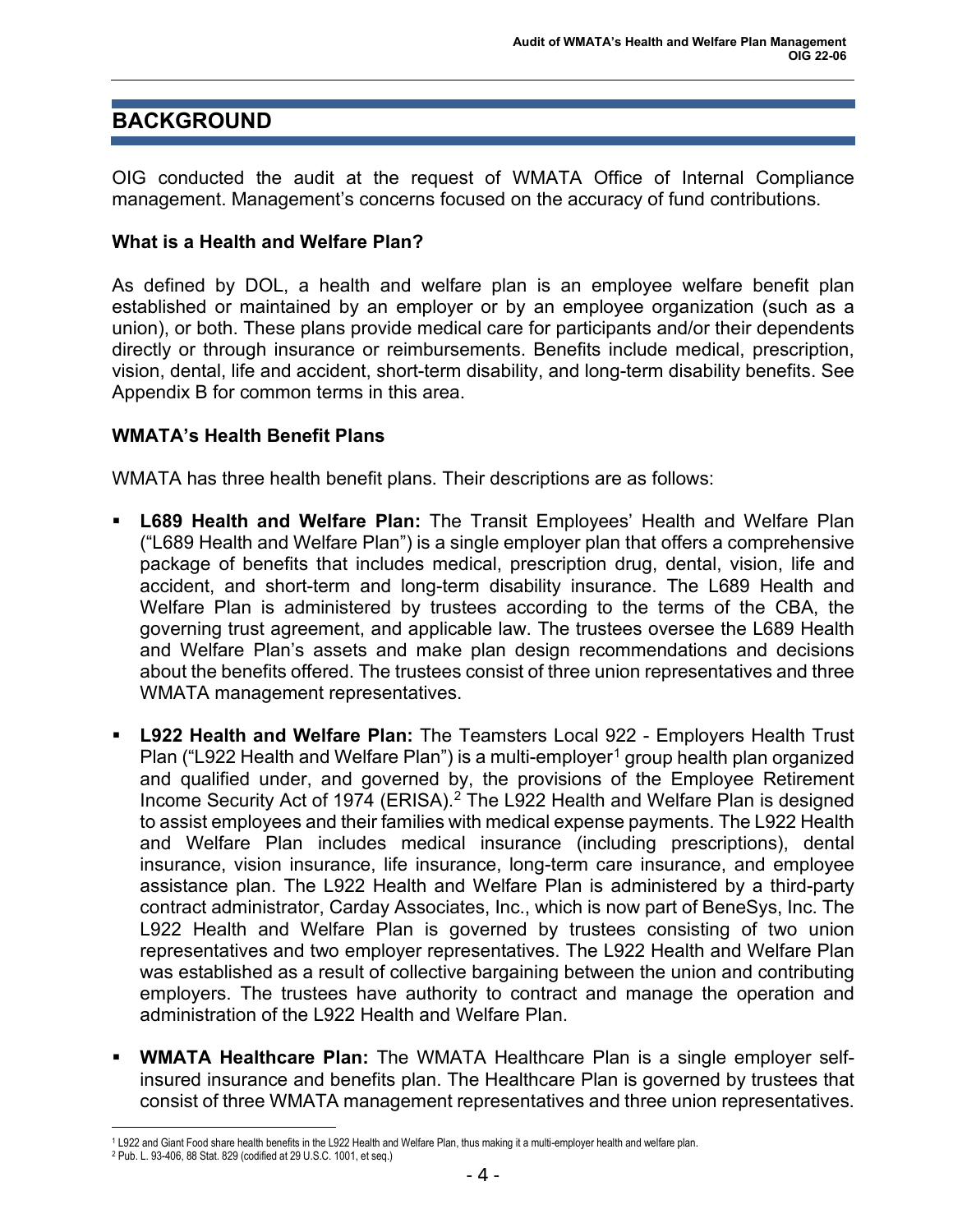The trustees have the authority to establish and amend benefit terms and contribution requirements for management and non-represented employees. The CBAs govern the benefit terms and contribution requirements for Transit Police, Local 639 Teamsters – Metro Special Police (L639), and Local Union 2 (L2) employees, and are the basis by which benefit terms and contribution requirements are established and amended.

WMATA is the plan sponsor for all three of the above health and welfare plans. Although some of the plan trustees are appointed by WMATA management, they are independent of WMATA management as trustees. Each trustee has a fiduciary responsibility to the plan it serves. For a summary of the three health benefit plan duties and attributes, refer to Appendix C.

#### **WMATA's L689 Health and Welfare Plan Contribution Payments**

For the L689 Health and Welfare Plan, the Office of Accounting (ACCT) reviews the health and welfare invoices and compares them to Payroll and Human Resources (HR) records on a weekly basis. This process is intended to ensure that WMATA is billed correctly. On a monthly basis, ACCT prepares a remittance package and cover letter for the health and welfare payment by the due date.

The L689 Health and Welfare invoice is accompanied by an invoice detail report. The invoice detail report contains transactions for six payment streams. The payment streams are as follows:

- **Payroll Deduction:** The employees' share of the contribution into the L689 Health and Welfare Plan. This deduction is calculated using the annually determined rate for the employees' premium.
- **Payroll Refund:** Refund for employees' share of the contribution into the L689 Health and Welfare Plan.
- **Matching Amount Due:** WMATA's share of the contribution into the L689 Health and Welfare Plan. It is calculated using the annually determined rate for WMATA's contribution.
- **Matching Amount Due Refund**: Refunded amounts for the matching amount due, including any overpayment or correction to a previous billed amount.
- **Direct Payments:** Insurance premiums that are paid to the health and welfare plan by members who are on extended leave, leave without pay, leave of absence, disability, or receiving workers' compensation. Once a member has paid the monthly premium to the health and welfare plan, WMATA's matching amount is included with the monthly payment. The transactions are included in the detail file that accompanies the invoice.
- **Direct Refund:** A refunded amount for any overpayment.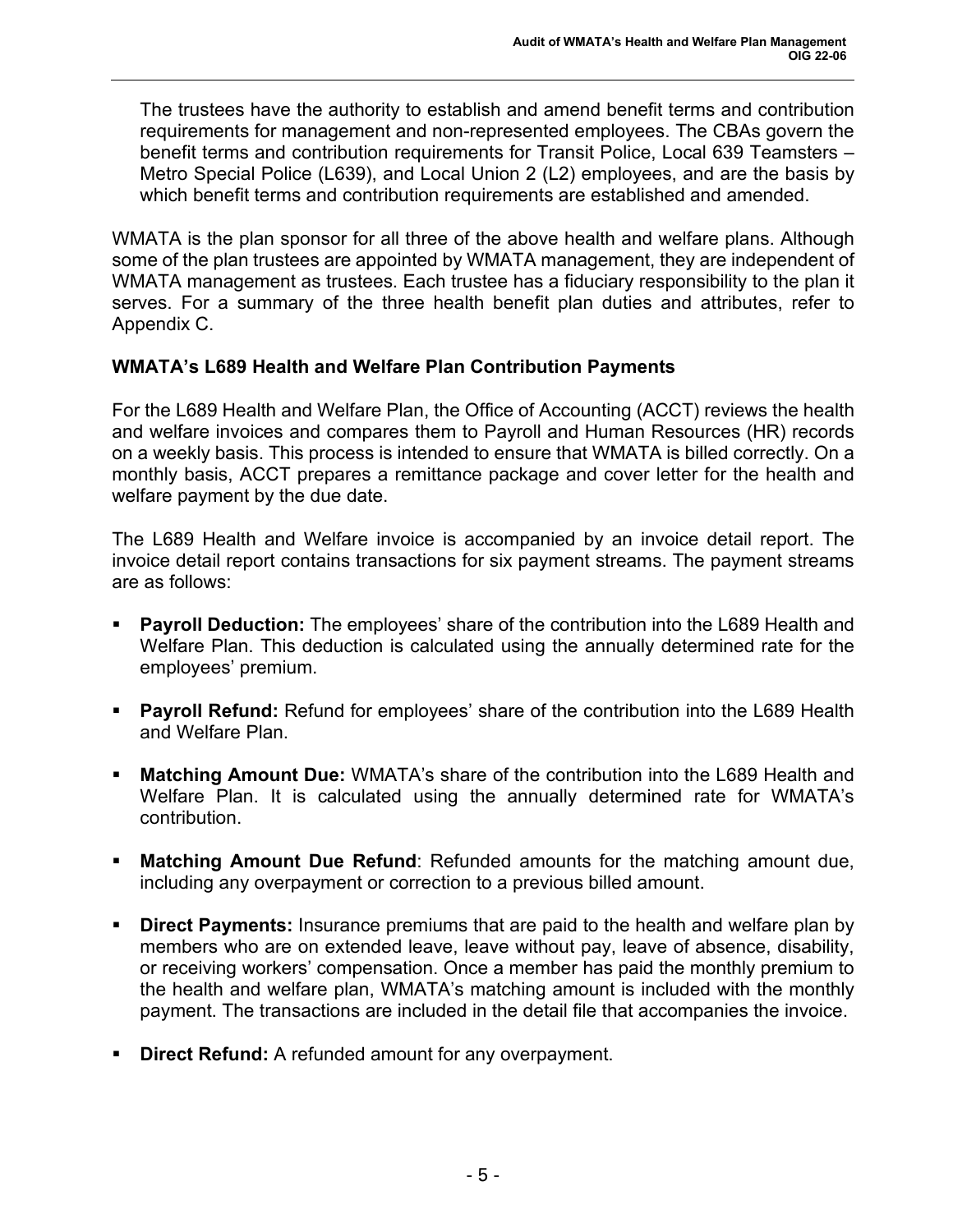#### **WMATA's L922 Health and Welfare Plan Contribution Payments**

For the L922 Health and Welfare Plan, on a monthly basis, ACCT reviews L922 payroll and L922 detail reports with pre-established rates determined by the CBA and prepares the remittance package for the health and welfare plan payment by the due date.

# **AUDIT OBJECTIVE AND RESULTS**

## **Audit Objective**

The audit objective was to determine if WMATA's health and welfare plans for L689 and L922 were appropriately managed, including examining the plan contribution rates and payments.

## **Audit Results**

# **FINDINGS AND RECOMMENDATIONS**

#### **Finding 1 – Comprehensive Health and Welfare Governance Program Needed**

Contrary to requirements, the L689 Health and Welfare Plan did not have a governance program that included specific internal control requirements. This occurred because (1) the trustees did not establish a governance program, and (2) internal controls were not required by the union plans or the CBAs that created them. Without a comprehensive governance program for L689, WMATA cannot ensure optimal health and welfare plan performance. OIG did not opine on governance for the L922 Health and Welfare Plan because documentation was not provided.

#### **What is Required**

Health and welfare plan governance refers to the system used to organize the roles and responsibilities of all persons managing the program. In general, good governance promotes the timely and cost-effective delivery of benefits and, at the same time, promotes the administration of the plan in the best interests of the plan's members and beneficiaries.

According to internal control principles, promulgated by the United States Government Accountability Office  $(GAO)^3$  $(GAO)^3$  and the Committee of Sponsoring Organizations of the Treadway Commission (COSO), [4](#page-5-1) management should perform the following:

 **Framework:** Establish the organizational structure necessary to enable the entity to plan, execute, control, and assess the organization in achieving its objectives.

<span id="page-5-1"></span><span id="page-5-0"></span><sup>3</sup> GAO, Standards for Internal Control in the Federal Government, GAO-14-704G (September 2014), known as the "Green Book" (https://www.gao.gov/assets/gao-14-704g.pdf). 4 COSO, Internal Control — Integrated Framework (2013), https://www.coso.org/pages/ic.aspx.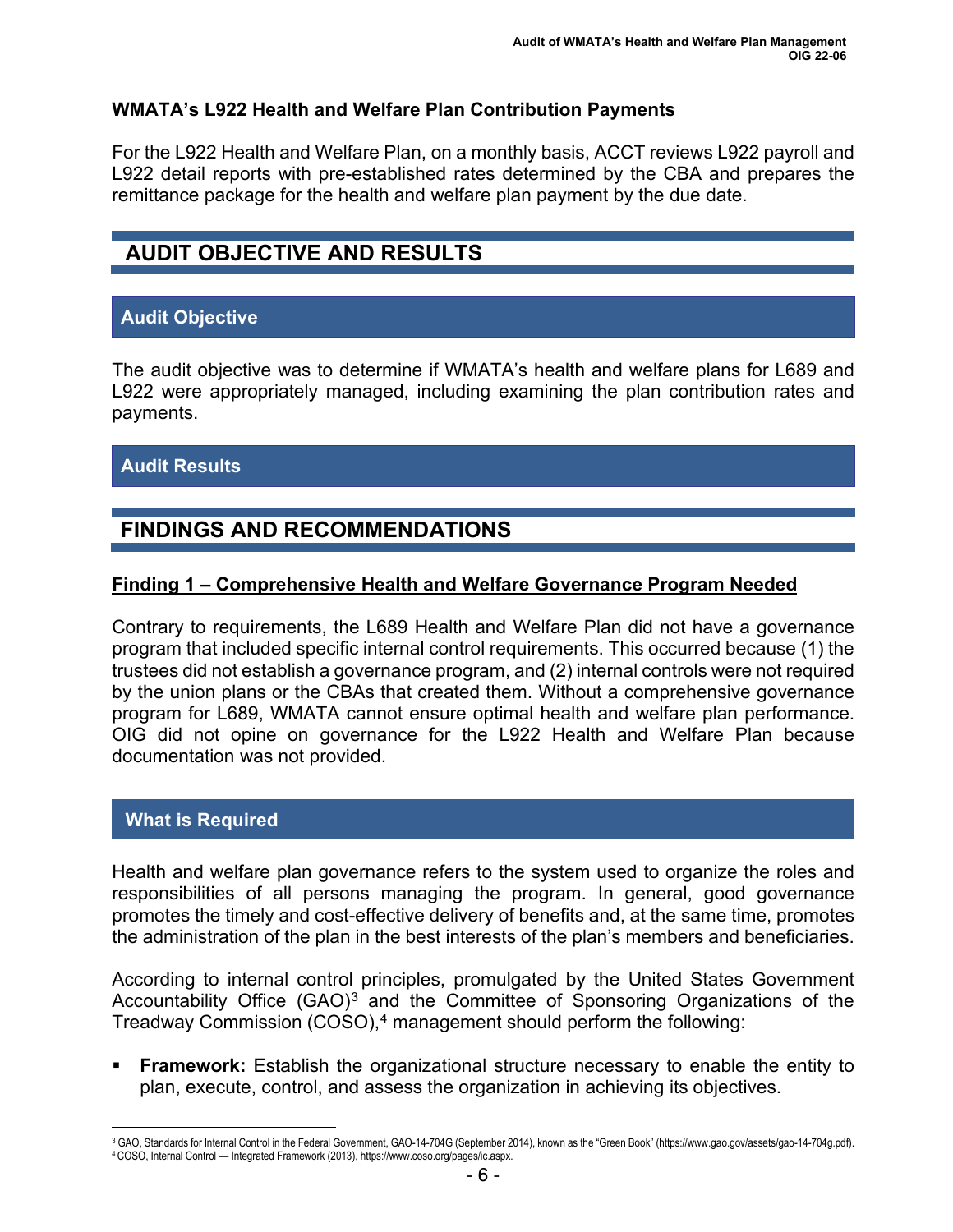- **Risk Assessment:** Assess the risks facing the entity as it seeks to achieve its objectives. This assessment provides the basis for developing appropriate risk responses.
- **Roles and Responsibilities:** Establish an organizational structure, assign responsibility, and delegate authority to achieve the entity's objectives.
- **Internal Control Documentation and Communication:** Develop and maintain documentation of its internal control system. Management should internally communicate the necessary quality information to achieve the entity's objectives.
- **Data Quality:** Management should use quality information to achieve the entity's objectives, which include relevant data from reliable sources, and data processed into quality information.
- **Expectations of Competence:** Establish expectations of competence for the health and welfare plan administration employees or third-party administrator. Competence is the qualification to carry out assigned responsibilities and requires relevant knowledge, skills, and abilities, which are gained largely from professional experience, training, and certifications.

According to health and welfare plan governance best practices, [5](#page-6-0) which align with GAO and COSO internal control principles, plans should:

- Objectively evaluate existing risk, internal control systems, and framework (**Framework and Risk Assessment**).
- Identify individuals who have authority to make decisions on behalf of the plan (**Roles and Responsibilities**).
- Have controls that dictate authority and document governing procedures (**Internal Control Documentation and Communication**).
- Source quality data and build strong processes to manage long-term in a conceptually structured manner (**Data Quality**).
- Have controls that dictate regular training for plan fiduciaries (members of the Board and the plan administrator) on responsibilities and that reinforce plan governance and decrease exposure to fiduciary liability. Training should be conducted on a routine basis, or whenever officers or committee members with fiduciary responsibilities have changed (**Expectations of Competence**).

<span id="page-6-0"></span><sup>5</sup> U.S Department of Health and Human Services, Practical Guidance for Health Care Governing Boards on Compliance Oversight; Employee Retirement Income Security Act of 1974 (ERISA) Standards; and Talend Data Governance Guidance: https://www.talend.com/resources/data-quality-healthcare/.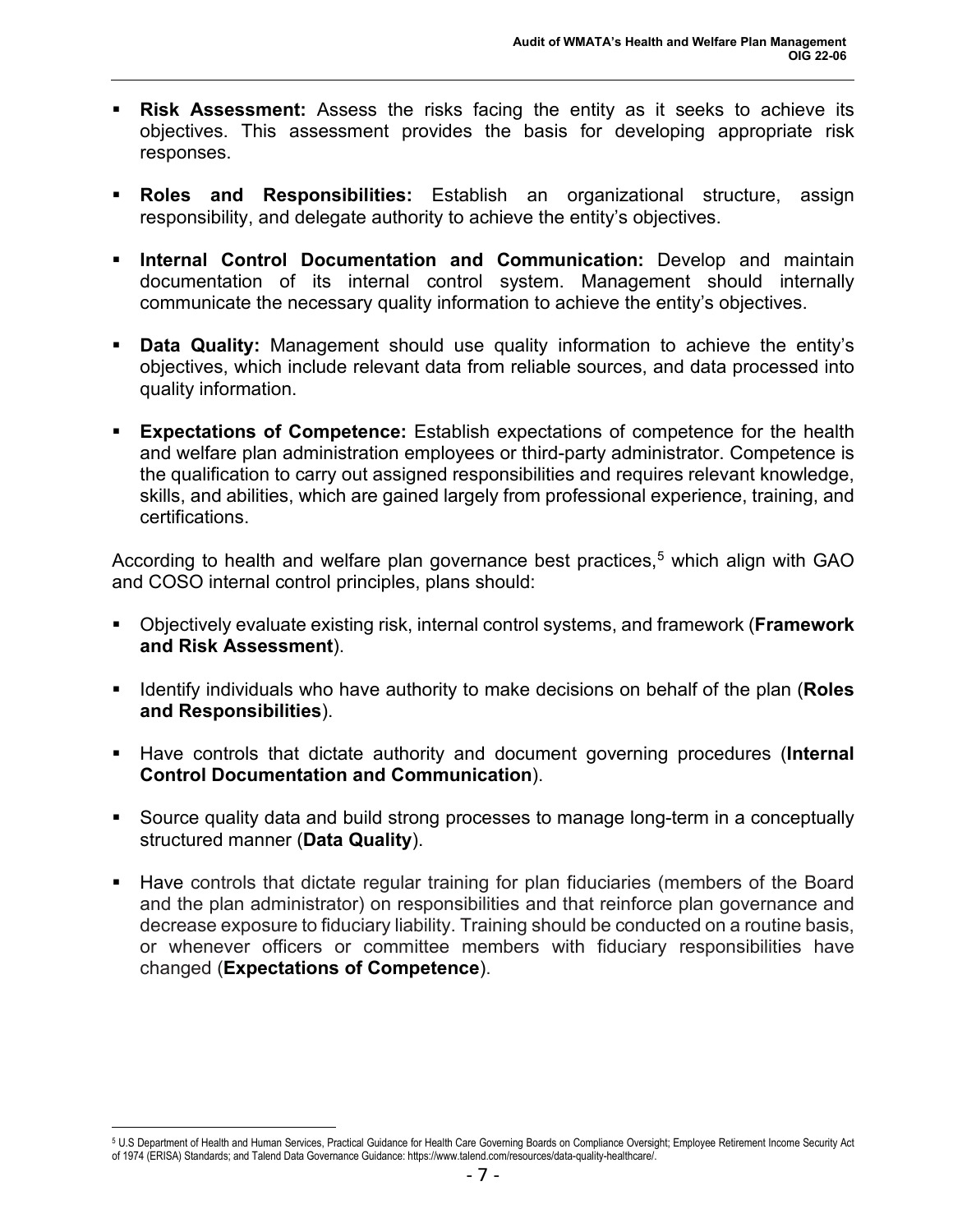# **What We Found**

#### **L689 Health and Welfare Plan – Governance Program**

Neither WMATA, the union, nor the plan's trustees had implemented a comprehensive governance program to administer the L689 Health and Welfare Plan. Critical governance, control, and monitoring requirements were not implemented.

#### **L922 Health and Welfare Plan – Governance Program (Scope Limitation)**

L922 did not provide requested governance documentation or meet with OIG on its governance program. The L922 Health and Welfare Plan counsel provided OIG with the Trust Agreement, Summary Plan Description, certified Financial Statements, IRS Form 5500, and the fund administrator's contract. Plan counsel declined, however, to provide any other governance documentation requested by OIG, such as standard operating procedures, roles and responsibilities documents, and a risk assessment. In a December 17, 2019 letter, plan counsel asserted that, under the provisions of ERISA, the L922 plan is only required to provide the documents he made available, nothing more, and that ERISA exempts the plan from WMATA's and OIG's authorities under the WMATA Compact to obtain the governance documents that OIG requested. This refusal by plan counsel resulted in a scope limitation on the audit, as OIG could not opine on the status of the internal controls over L922's Health and Welfare Plan program. See "Objective, Scope, and Methodology" section for details on the scope limitation in Appendix A. OIG does not agree with L922 plan counsel's assessment. OIG has decided to address that matter in Recommendation 5 below and during future OIG work.

## **Why This Occurred**

The following contributed to the conditions cited in the finding:

- *Trustees Have Not Established a Governance Program*: The L689 CBA Section 4, states: "Trustees have the main responsibility for the administration of the health and welfare plan." The Trustees had appointed a plan administrator to assist with managing the Plan. The L689 Plan, Section 4(f) (incorporated into the CBA), also states: "The responsibilities and minimum qualifications of the administrator shall be as set forth in Appendix B-1." However, Appendix B-1 was missing from the CBA and WMATA confirmed the appendix was not part of the current CBA agreement. As a result, OIG could not determine whether the roles and responsibilities of the plan administrator were formally delegated by the Trustees or spelled out in detail.
- *Internal Controls Not Required by CBA or Union Plan:* The CBA and the L689's Health and Welfare Plan did not require WMATA and union management to establish oversight and internal controls.

OIG recognizes that the health and welfare plans were created and governed by CBAs between WMATA and several unions. The Plans and their governance provisions are, therefore, a result of negotiations. WMATA does not have the unilateral ability to correct all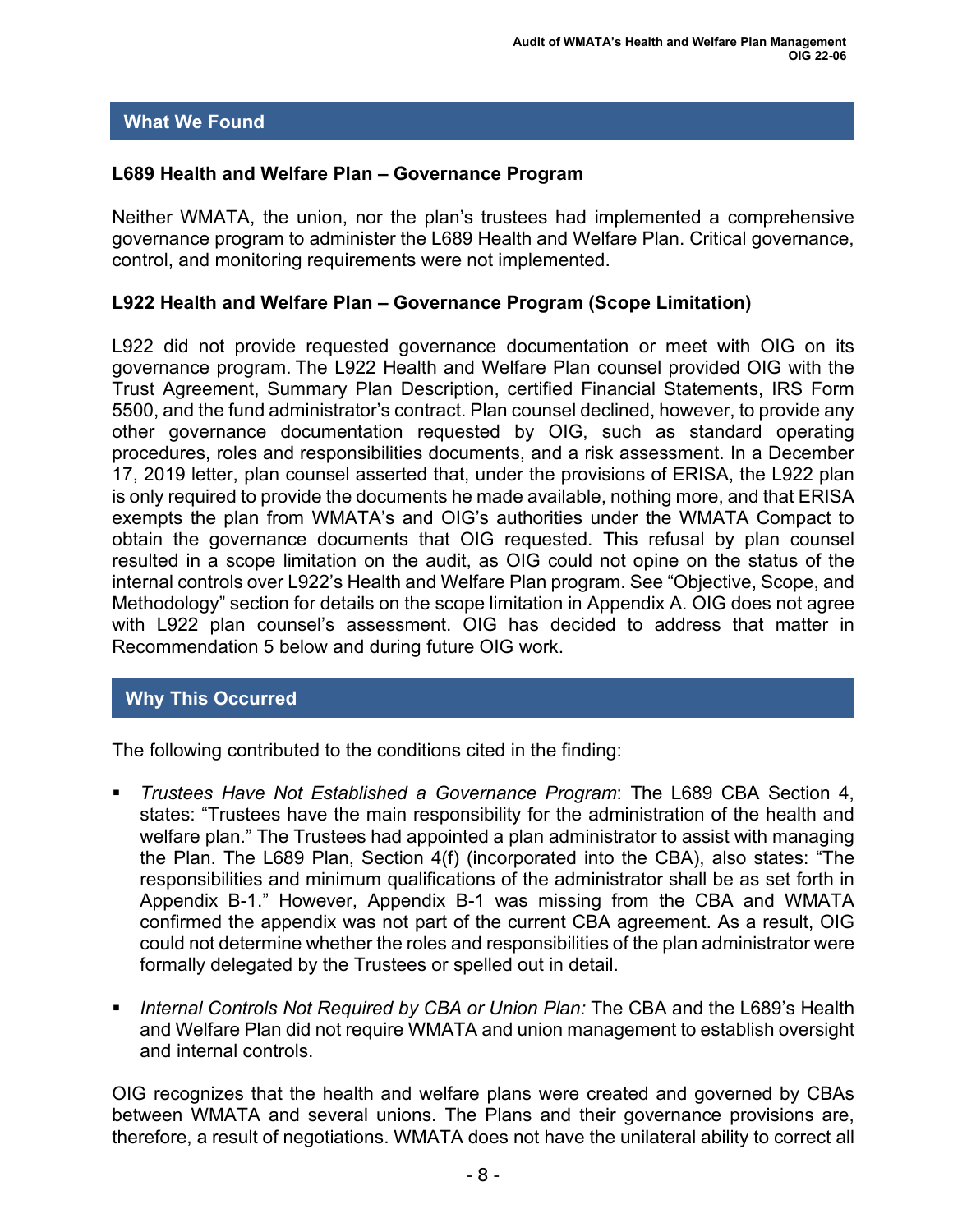the governance deficiencies identified in this report. Comprehensive corrective action will also require cooperation by the unions.

#### **Why This Is Important**

Without a comprehensive governance program for the L689 Health and Welfare Plan, WMATA cannot ensure:

- Optimal health and welfare plan performance. For example, according to L689's Plan, Section 7(b), "The Trustees shall furnish the General Manager and Local 689 President with all monthly financial reports, the annual audit of the Fund, and documents prepared by the Fund service providers regarding the Plan's financial condition and experience." OIG confirmed that, apart from the annual reports, neither the GM/CEO nor a delegated official had been receiving the reports required by this provision. Without procedures in place to implement these or other accountability measures, WMATA has no assurance the L689 Health and Welfare Plan has sound financial management prior to funding the Plan on a monthly basis.
- Fiduciary duties and procedures are being performed. This would include determining contribution and premium rates and continuously monitoring monthly contribution payments for the health and welfare plans.
- Adequacy of information such as accurate participants listings for the health and welfare plan.

#### **Recommendations**

We recommend the GM/CEO in concert with the trustees and unions:

- 1. Develop and implement a comprehensive L689 Health and Welfare Plan governance program incorporating the stated internal control requirements.
- 2. At the next CBA negotiations with L689, suggest adding provisions to the L689 CBA and the L689 Health and Welfare Plan agreement to establish proper governance and internal controls with specific requirements.
- 3. Determine if internal controls exist for the L922 governance program.
- 4. If controls do not exist for L922, at the next CBA negotiations with L922, suggest developing and implementing a governance program incorporating the stated internal controls and update the CBA accordingly.
- 5. At the next CBA negotiations with L689 and L922, suggest adding provisions to the CBA agreements giving OIG the right to review any and all documents associated with the plans.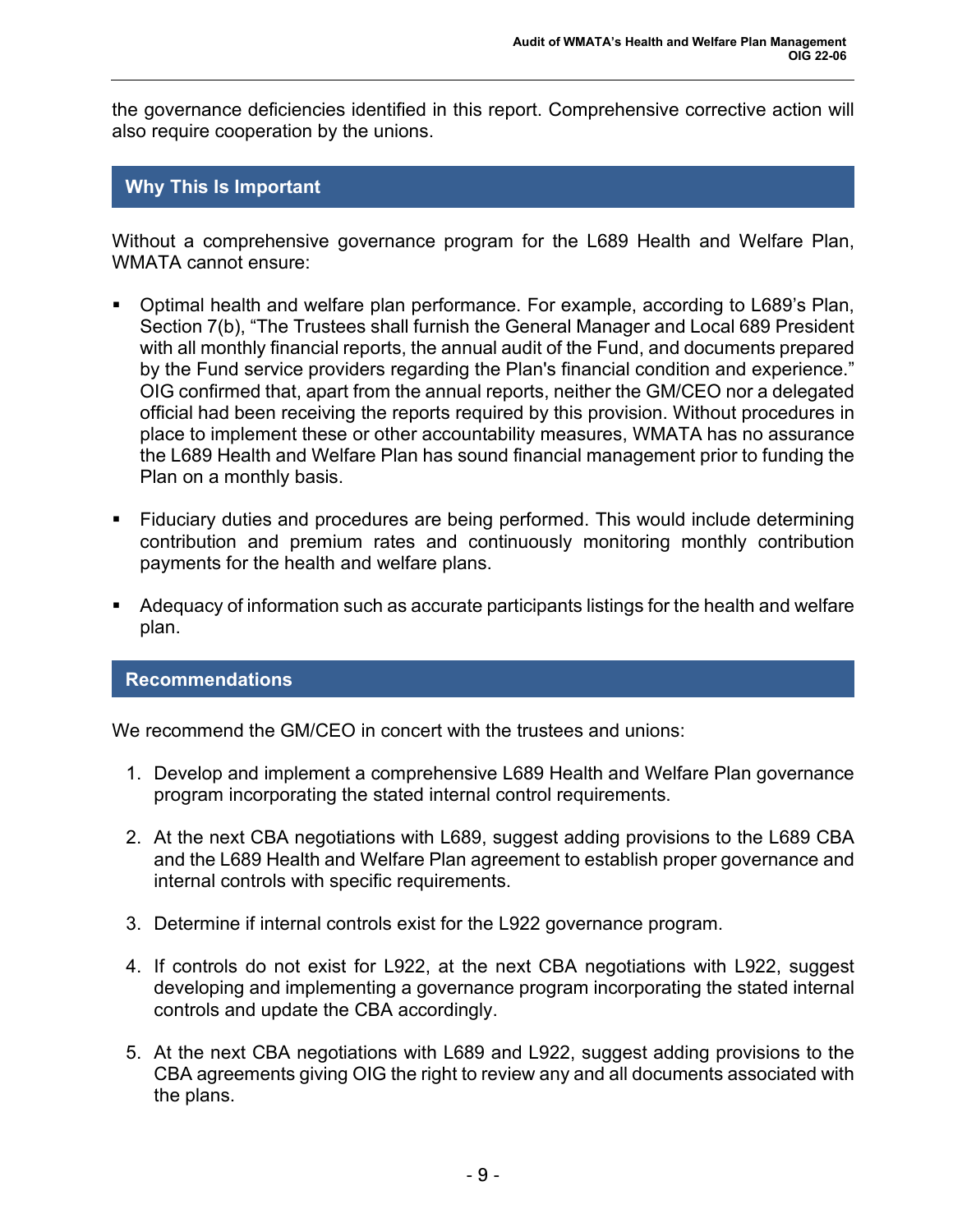## **Finding 2 – Health and Welfare Plan Benefit Contribution Transaction Inconsistencies**

Contrary to WMATA's Accounting Manual and best practices, WMATA had contribution transaction anomalies to L689 and L922 Health and Welfare Plans. This occurred because there were no controls or weak controls over contribution transactions for L689 and L922. Due to inadequate internal controls, OIG questioned<sup>[6](#page-9-0)</sup> WMATA's contribution payments totaling over \$4 million. In addition, L689 health and welfare accounting records had inaccurately identified additional contributions of more than \$27 million through employee direct payments. Health and welfare plan payments are large disbursements for WMATA, and it is crucial that these expenditures are accurate.

#### **What is Required**

#### **L689 Monthly Contribution Payment Process**

According to WMATA's Accounting Manual, the Financial Analyst of the General Ledger branch compiles the supporting documentation provided by L689 and calculated contribution amounts. The analyst then submits a request to Accounts Payable (A/P) for the payment to the L689 Health and Welfare Plan.

Supporting documentation provided by L689 includes:

- Employee deductions
- Cash directs
- Retiree contributions
- **Retirees' widows' contributions**
- Adjustments from previous month estimates
- **Employer catch-up or refund**
- Administration costs
- **Employee contribution**

According to L689's Health and Welfare Plan Administrator, WMATA provides the L689 Plan Administrator with a "daily demographic data" listing of L689 employees eligible for the L689's Health and Welfare Plan through a secure system.

#### **L922 Monthly Contribution Payment Process**

According to the WMATA Accounting Manual, payments to the insurance carriers for salaried non-represented employees and some represented employees from L922 are calculated straight from payroll deductions.

<span id="page-9-0"></span><sup>6</sup> Questioned Cost is defined as "-a cost that is questioned by the auditor because of an audit finding: (1) [w]hich resulted from a violation or possible violation of a provision of a law, regulation, contract, grant, cooperative agreement, or other agreement or document governing the use of Federal funds, including funds used to match Federal funds; (2) [w]here the costs, at the time of the audit, are not supported by adequate documentation; or (3) [w]here the costs incurred appear unreasonable and do not reflect the actions a prudent person would take in the circumstances." OMB Circular A-133, Audits of States, Local Government and Non-Profit Organizations (June 27, 2003).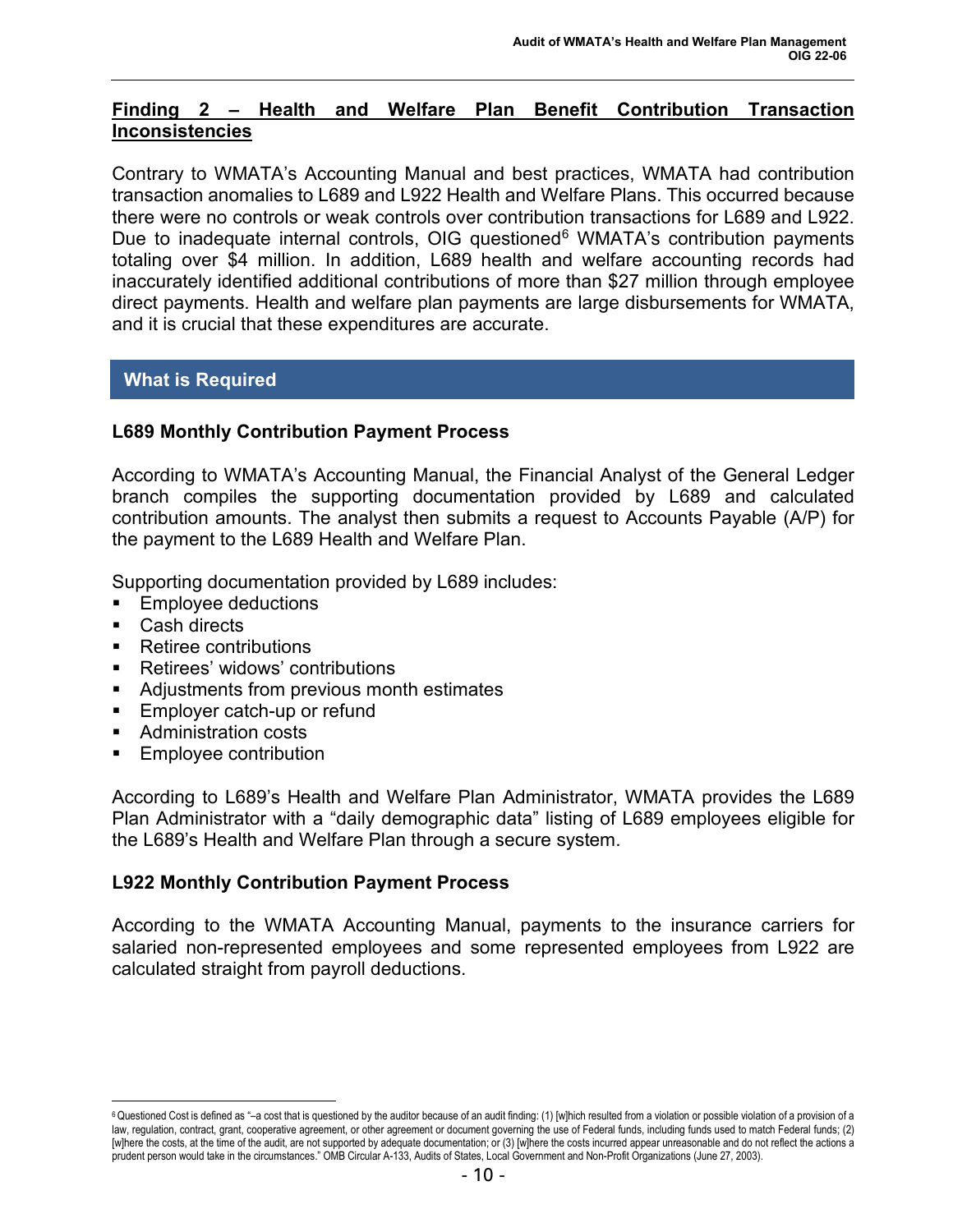#### **GAO Internal Control Guidance**

According to the GAO's internal control principles, management should design control activities to achieve objectives and respond to risks. Management should design appropriate types of control activities for the entity's internal control system. Control activities help management fulfill responsibilities and address identified risk responses in the internal control system. The common control activity categories include but are not limited to (1) proper execution of transactions, and (2) appropriate documentation of transactions and internal control.

#### **What We Found**

#### **Health and Welfare Plan Benefit Contribution Transaction Anomalies**

From May 19, 2012 to October 31, 2020, WMATA paid over \$4 million in plan contributions for individuals who were not entitled to such contributions. In addition, L689's weekly detail invoice reports inaccurately identified employee direct contributions to the plan totaling over \$27 million.

**a. Excess WMATA contributions:** OIG identified that WMATA paid over \$4 million in plan contributions for 3,206 employees who were either no longer an employee of WMATA, their employment could not be verified, or had returned to work for WMATA but their entitlement to plan contributions was not validated. For these 3,206 employees, OIG concluded that they were either deceased or terminated, or were coded as "active" employees, even though they were retired and subject to a lesser retiree contribution rate.

(1) Inactive L689 Employees: OIG found that during the period of review, WMATA made more than \$3.9 million in plan contributions for 3,154 who were no longer active employees due to termination, retirement, or were deceased.

Prior to CY 2020, WMATA's HR records showed these individuals as either deceased, terminated, or retired for more than 3 years. OIG sampled 12 individuals to verify employee status. Explanations of four employees were provided, two of whom were verified as inactive and two of whom were retirees incorrectly categorized as active employees. L689 was unable to provide documentation on the other eight individuals sampled. Examples of inactive L689 employees with contribution activity are:

| <b>Employee</b> | <b>Actual Amount</b><br>Paid (CY 2012 -<br>CY 2020) | <b>HR Status</b> | <b>Employee</b><br><b>Status</b> | <b>Years From Last Date</b><br>of WMATA<br><b>Employment to Year</b><br>with Last Contribution<br><b>Activity</b> |
|-----------------|-----------------------------------------------------|------------------|----------------------------------|-------------------------------------------------------------------------------------------------------------------|
| L689 Employee 1 | \$92,785                                            | Inactive         | Terminated                       | 7 Years                                                                                                           |
| L689 Employee 2 | \$84,508                                            | Inactive         | Retired                          | 4 Years                                                                                                           |
| L689 Employee 3 | \$6,303                                             | Inactive         | Deceased                         | 10 Years                                                                                                          |

#### **Table 1: Examples of Inactive Employees with Contribution Activity**

A L689 Health and Welfare Plan official stated, "the Fund had no record of benefits being provided to these individuals or fell under the broad category of 'bad data'." Thus, the L689 Health and Welfare Plan official did not provide any supporting documentation to validate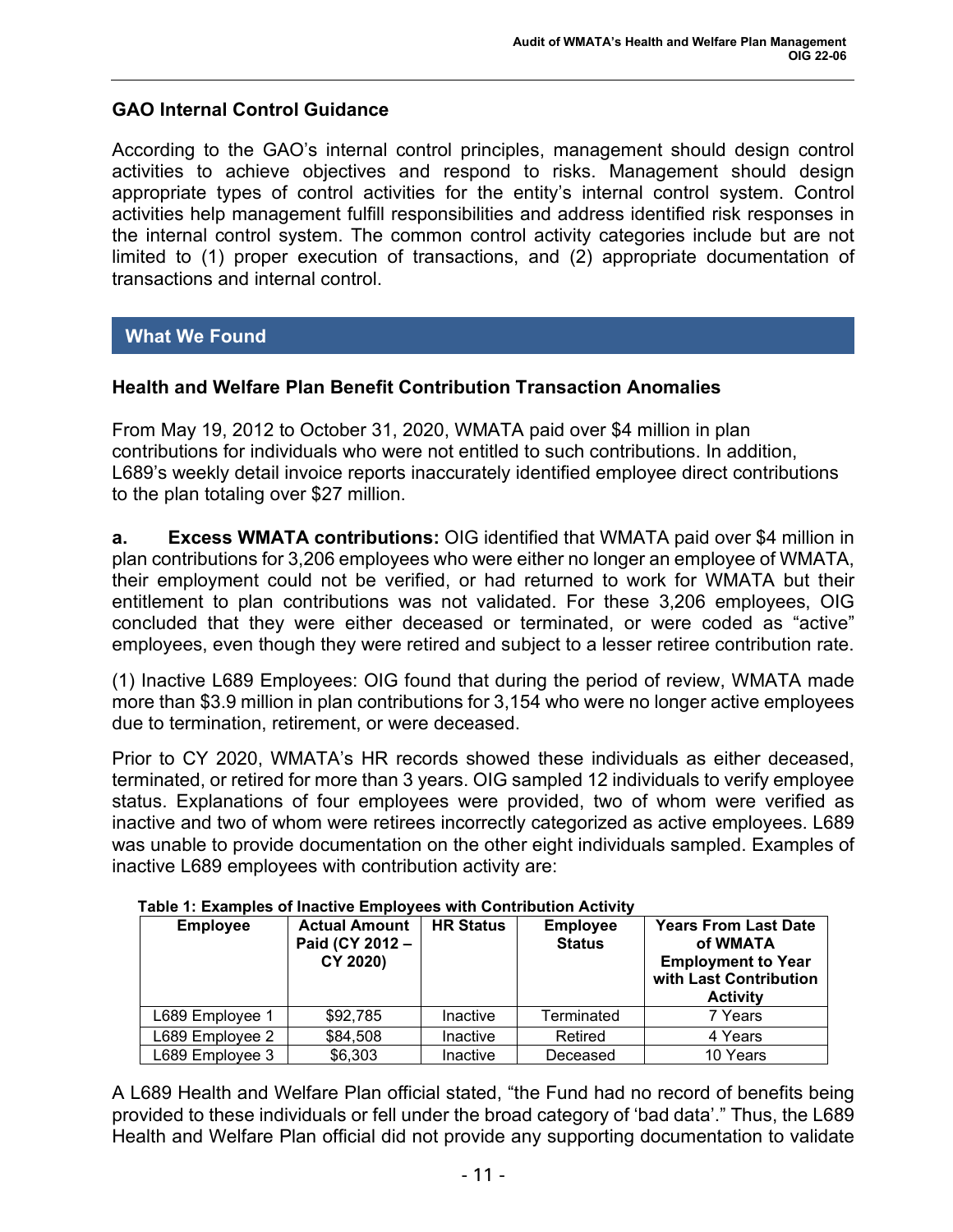data or payments.

(2) Unverified Employees: OIG found that WMATA made plan contributions for 35 individuals whose employee identification numbers (EIDs) as reported in L689's weekly detail report could not be reconciled to WMATA's HR records. Total plan contributions made for these 35 individuals totaled over \$108,200.

| <b>Employee</b>  | <b>Actual Amount</b><br>Paid (CY 2012 -<br>2020) | <b>HR Status/</b><br><b>Records</b> | <b>Employee</b><br><b>Status</b> | <b>Effective Date</b><br><b>Employee Left</b><br><b>WMATA</b> |
|------------------|--------------------------------------------------|-------------------------------------|----------------------------------|---------------------------------------------------------------|
| L689 Employee 10 | \$42,341                                         | No records                          | No records                       | No records                                                    |
| L689 Employee 11 | \$39,393                                         | No records                          | No records                       | No records                                                    |
| L689 Employee 12 | \$15,209                                         | No records                          | No records                       | No records                                                    |

**Table 2: Examples of Employees with Unreconcilable EIDs**

(3) Rehired L922 Employees: WMATA made employer contributions to the L922 Health and Welfare Plan for 17 retired employees who returned to work at WMATA. It was not validated that WMATA was required to provide contributions for these employees who returned to work. These transactions totaled \$16,150. For example:

| Table of Examples of Esza Employees with Enoncous Continuations<br><b>Employee</b> | Original<br><b>Hire Date</b> | <b>Re-Hire</b><br><b>Date</b> | <b>HR</b><br><b>Status</b> | <b>Job Title</b>                  | <b>Employer</b><br><b>Contribution</b><br>Paid in<br>November 2019 |
|------------------------------------------------------------------------------------|------------------------------|-------------------------------|----------------------------|-----------------------------------|--------------------------------------------------------------------|
| L922 Employee 13                                                                   | 4/5/1991                     | 5/1/2018                      | Inactive                   | <b>Bus Operator</b>               | \$950                                                              |
| L922 Employee 14                                                                   | 4/26/1984                    | 12/31/2018                    | Active                     | Customer<br>Service<br>Ambassador | \$950                                                              |
| L922 Employee 15                                                                   | 5/12/1987                    | 4/7/2019                      | Active                     | <b>Bus Operator</b>               | \$950                                                              |

**Table 3: Examples of L922 Employees with Erroneous Contributions**

**b. Inaccurate L689 invoice detail data:** L689's weekly detail invoice reports inaccurately identified direct contributions to the health and welfare fund for 1,072 individuals, totaling over \$27 million.

The weekly detail reports of contribution transactions included six payment streams, which were payroll deduction, payroll refund, direct payments from the employee, direct refund, matching amount due, and matching refund credit.<sup>[7](#page-11-0)</sup>

The following are examples of three employees with the highest employee direct payments per the Plan's weekly detail report:

| <b>Employee</b> | Total Amount (CY 2012-2020)* |
|-----------------|------------------------------|
| L689 Emplovee 4 | \$1.522.986                  |
| L689 Emplovee 5 | \$960,669                    |
| L689 Emplovee 6 | \$947.164                    |

 **Table 4: Examples of Employees with Unverifiable Employee Direct Payments**

\*The amounts reflect contribution transactions, in aggregate, from CY 2012 through CY 2020.

<span id="page-11-0"></span><sup>7</sup> These contributions were based on the invoice detail transaction reports the L689 Plan Administrator provided to WMATA's ACCT on a weekly basis.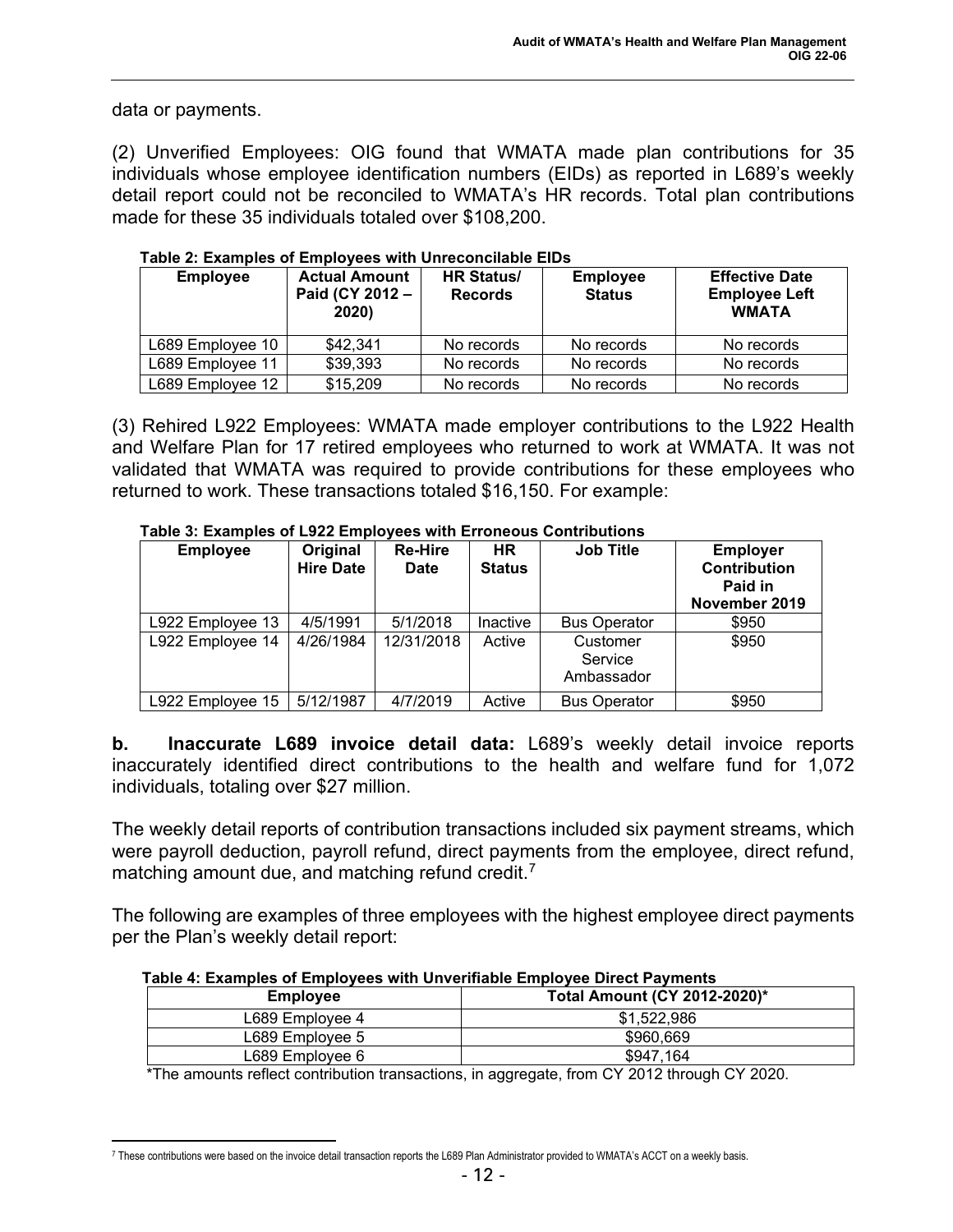According to L689 officials, the amounts did not seem normal because these transactions should have been based on annually determined rates, and the amounts were way above or below the normal. Moreover, a L689 official stated the irregular amounts were due to the L689 accounting system being broken. Potentially, the Plan's contribution income could be overstated.

## **Why This Occurred**

The following contributed to the conditions cited in the finding:

- *No Governance Program for L689*: No governance program has been established, as discussed in the first finding, which included the lack of internal controls such as: (1) monthly contribution transaction reports not aligned with the current processes, (2) an enterprise resource management system not accurate, integrated, and or reconciled with WMATA's Human Resource Management system.<sup>[8](#page-12-0)</sup>
- *No WMATA Plan Contribution Payment Policy for L922:* WMATA's Office of Accounting did not have (1) a policy on the monthly employer and employee contributions process, and (2) criteria for retirees returning to work who are covered under the CBA or Medicare.

#### **Why This Is Important**

Health and welfare plan monthly contribution payments are one of the highest payments WMATA disburses under their A/P transactions. It is critical that the internal controls over these payments are effective to demonstrate that they are being appropriately managed. Due to the lack of adequate internal controls, OIG questioned costs for contribution transactions totaling \$4 million to the L689 and L922 Health and Welfare Plans. In addition, L689 health and welfare accounting records had inaccurately identified additional contributions of \$27 million through employee direct payments.

#### **Recommendations**

We recommend the GM/CEO in concert with the trustees and unions:

- 6. Verify contribution transactions by employee as soon as possible and stop those determined to be erroneous L689 and L922 contribution payments.
- 7. Update the L689 and L922 contribution detail reports and associated systems for accuracy.
- 8. Establish a WMATA monthly contribution payment policy and procedures for the L922 Health and Welfare Plan to include retirees returning to work.

<span id="page-12-0"></span><sup>8</sup> Recommendations on specific internal controls for L689 are addressed under Recommendation 1.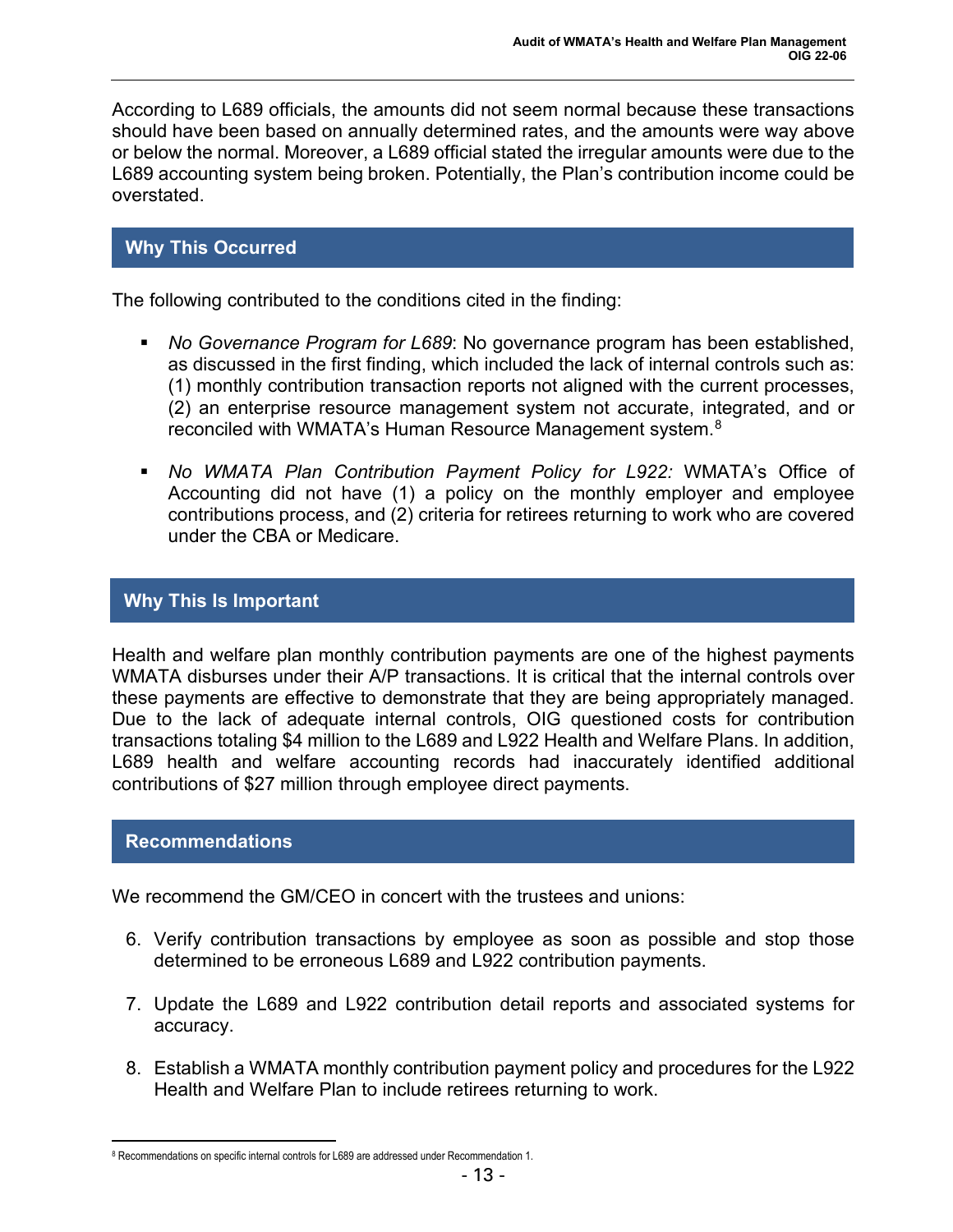9. From the \$4 million in questioned costs, verify contribution payments as soon as possible and obtain reimbursement of payments that were erroneous.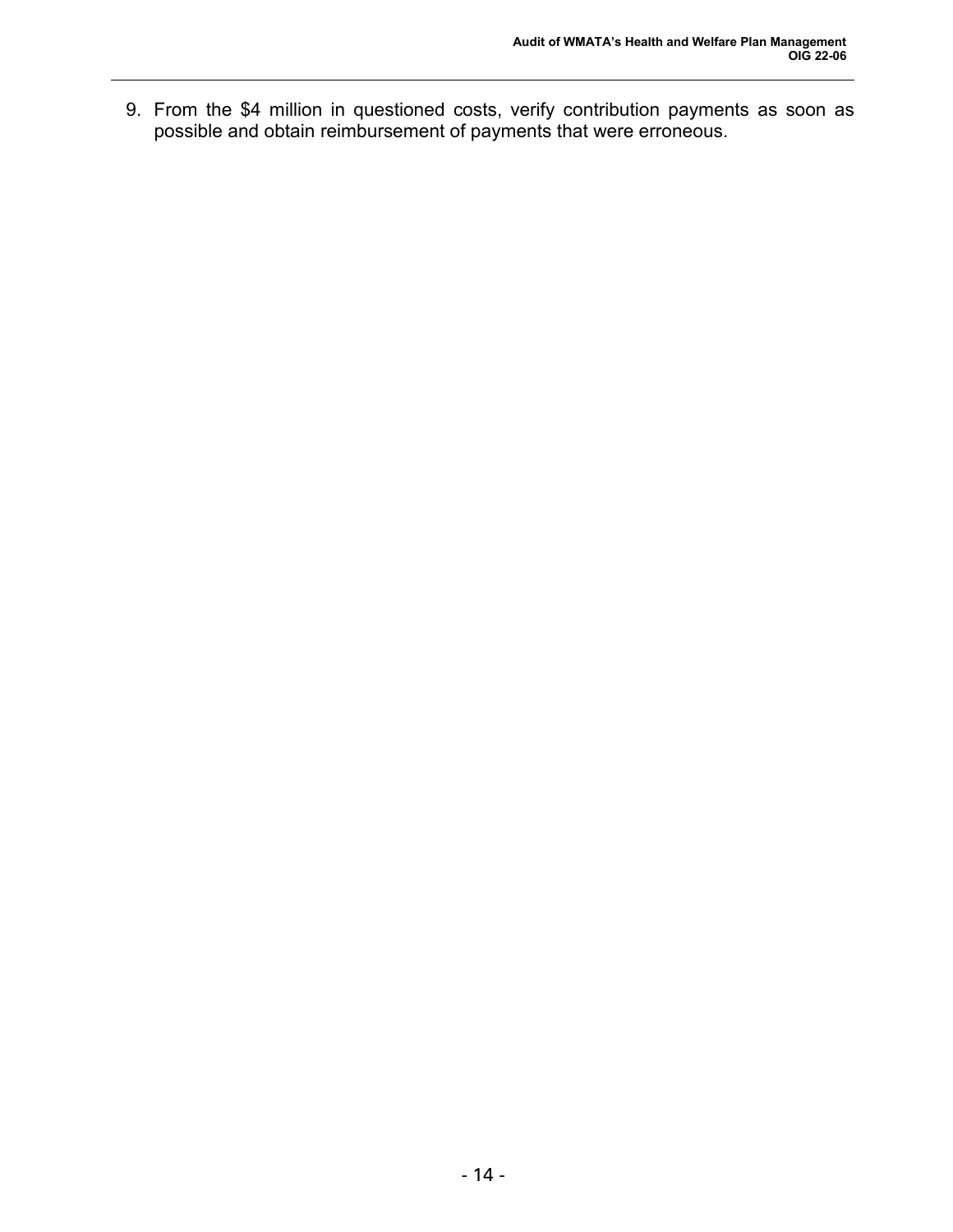# **SUMMARY OF MANAGEMENT'S RESPONSE**

On May 25, 2022, WMATA's EVP-IBOP and EVP-CFO provided written comments to the report. The EVP-IBOP and EVP-CFO agreed that the improvements OIG recommended in the report could prevent potential fraud, waste, or abuse of health and welfare plan funds.

In response to Recommendation 8, management stated that ACCT was working Payroll to develop procedures to review monthly WMATA contributions and the draft is currently in review. Management expects to complete this action by December 31, 2022.

As to Recommendations 1-7 and 9, management stated that implementation would require the agreement of the plans' trustees and administrators during the next round of collective bargaining negotiations. The negotiations for both L689 and L922 health and welfare plans are scheduled to take place in 2024. Human Capital leadership will provide OIG's recommendations to WMATA's Labor Relations department for consideration and prioritization during the next round of negotiations and will also provide the report to the appropriate plan officials for action and consideration by June 15, 2022. Management does not plan to take any additional corrective actions at this time.

OIG reviewed management's comments to Recommendations 1-7 and 9 and provides the following:

- OIG agrees with management's comments to Recommendations 2, 4, and 5 that implementation will require the agreement of the plans' trustees and administrators during the next round of collective bargaining negotiations.
- OIG does not agree that implementation of other recommendations require agreement by the plans' trustees. As such, Recommendations 1, 3, 6, 7, and 9 are actionable and can be unilaterally taken by management.
	- o Recommendations 1 and 3 concern governance programs for each plan, clearly action that management can implement.
	- o Recommendations 6 and 9 concern contribution payments that are made by WMATA to each health and welfare plan.
	- o Recommendation 7 concerns accuracy of contribution detail reports that are provided to WMATA to support monthly contributions and requires action by WMATA to work with the plan administrators to assess and validate the accuracy of the reports.

OIG considers management's comments responsive to Recommendations 2, 4, 5, and 8 and the actions taken or planned should correct the deficiencies identified in the report. OIG does not consider management's comments responsive to Recommendations 1, 3, 6, 7, and 9 These recommendations will remain open until management takes the appropriate action. OIG will follow up during the Corrective Action Plan process on progress of the open recommendations.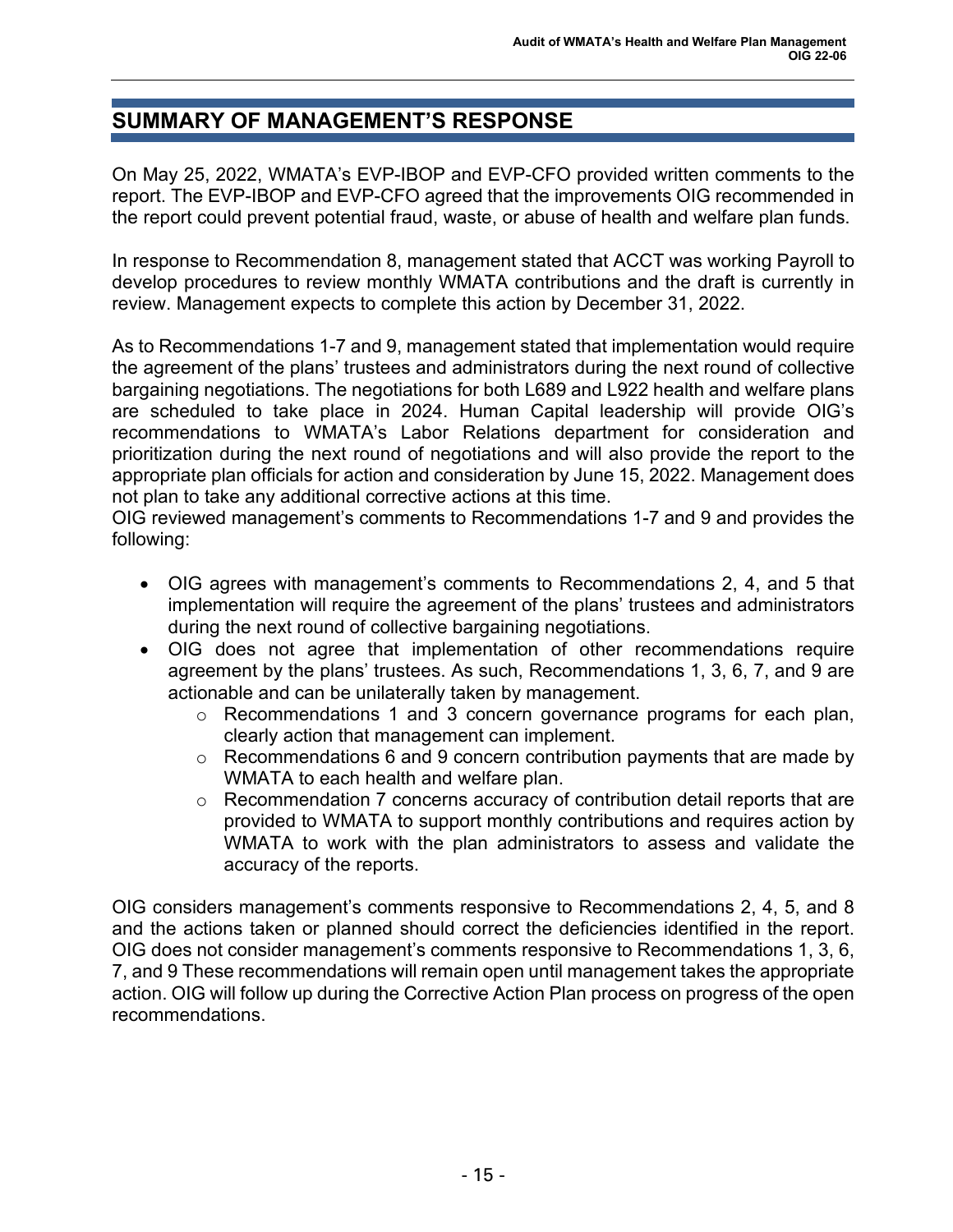# **Appendix A**

# **OBJECTIVE, SCOPE, AND METHODOLOGY**

#### **Objective**

The revised audit objective<sup>[9](#page-15-0)</sup> was to determine if WMATA's health and welfare plans for L689 and L922 were appropriately managed including examining the plan contribution rates and payments.

#### **Scope**

- Local 689 Health and Welfare Plan contributions, and premiums that occurred from May 19, 2012 through October 21, 2020.
- Local 922 Health and Welfare Plan contributions and premiums that occurred in CY 2019.

#### **Methodology**

To achieve our audit objective, our audit methodology was as follows:

- Researched background information about WMATA's health and welfare plans by reviewing DOL Guidelines, International Foundation of Employee Benefit Plans Guidance, WMATA's CBAs, L689 Health and Welfare Plan, L922 Health and Welfare Trust Agreement, and summary plan documents.
- Reviewed WMATA's policies and procedures for health and welfare plan expenses, financial statements for the health and welfare plans, and prior audits external to WMATA.
- Performed interviews and walkthroughs to gain an understanding of WMATA's health and welfare processes with Human Resources Compensation and Benefits, Office of General Counsel, Office of Labor Relations, ACCT, Office of the Treasurer, Office of Management and Budget Services, plan trustees, and plan administrators.
- Identified and documented entity and process internal controls for the contribution process for the L689 and L922 Health and Welfare Plans.
- **Tested the design effectiveness of the entity and process internal controls.**
- **Documented the health and welfare plans process risk control matrices.**
- Conducted an external survey of eight organizations' administration of the health and welfare plans.
- Performed participant, contribution/premium, and cost data analysis to identify anomalies and other issues.
- Tested a judgmental sample of three months for L689 monthly contribution payments and five months for L922 monthly contribution payments and analyzed results of testing.

<span id="page-15-0"></span><sup>9</sup> The original objective did not specifically include examining contribution rates and payments.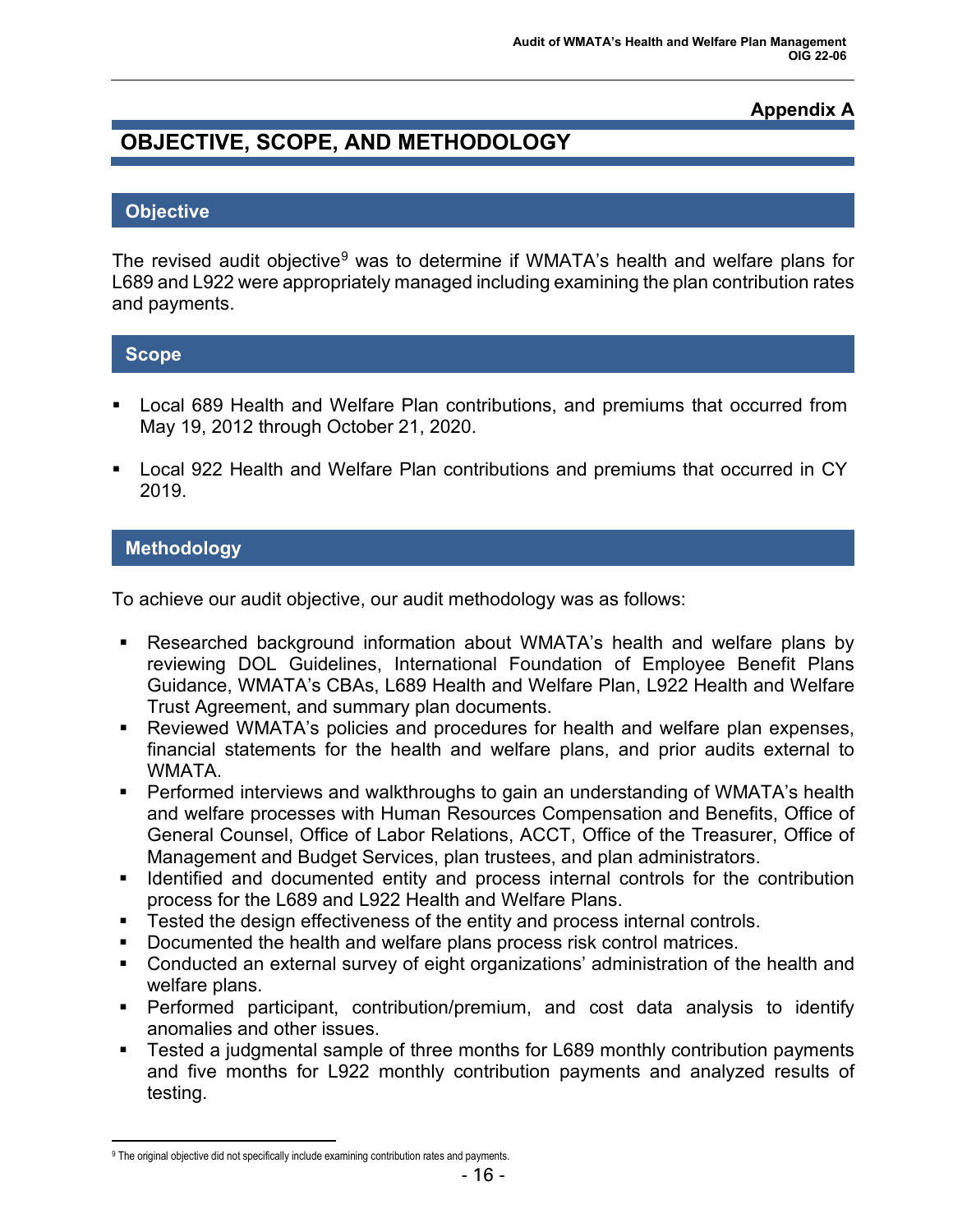# **Modified GAGAS Statement**

OIG conducted this performance audit in accordance with generally accepted government auditing standards except for obtaining sufficient appropriate evidence to fully meet the objective related to governance. The "Scope Limitation" section spells out the restriction on access to records from fully meeting the objective related to governance. Notwithstanding the scope limitation, OIG believes the evidence obtained provides a reasonable basis for our findings and conclusion based on the audit objective.

| <b>Requirement not</b><br><b>Followed</b> | Intent of Information<br><b>Requested and Reason</b><br>for Not Following the<br>Requirement                                                                                                     | <b>Compensating Work</b>                                                                                                                                                                                                                                                                                                                                                                                     | <b>Disposition - Impact</b><br>on Objectives                                                                                                                                                                                                                                                                                                                                                                                                                                                                                                                                                                                         |
|-------------------------------------------|--------------------------------------------------------------------------------------------------------------------------------------------------------------------------------------------------|--------------------------------------------------------------------------------------------------------------------------------------------------------------------------------------------------------------------------------------------------------------------------------------------------------------------------------------------------------------------------------------------------------------|--------------------------------------------------------------------------------------------------------------------------------------------------------------------------------------------------------------------------------------------------------------------------------------------------------------------------------------------------------------------------------------------------------------------------------------------------------------------------------------------------------------------------------------------------------------------------------------------------------------------------------------|
| L922 Governance<br>Documentation          | To determine if controls<br>existed over L922 Health<br>and Welfare Plan<br>governance. Union legal<br>counsel restricted access<br>to records for nine<br>governance document<br>request items. | OIG obtained "high level"<br>documentation related to<br>the L922 Health and<br>Welfare plan, in general,<br>which included the Trust<br>Agreement, Summary<br>Plan Description,<br>certified Financial<br>Statements, IRS Form<br>5500, and the fund<br>administrator's contract.<br>OIG met and obtained<br>documentation from<br>ACCT related to the<br>L922 Health and Welfare<br>contribution payments. | OIG requested but was<br>not provided specific<br>governance documents<br>for the L922 plan, that,<br>if they were provided,<br>would have enabled<br>OIG to determine<br>whether there were<br>adequate controls over<br>the L922 plan. Without<br>such documents, OIG<br>was unable to meet<br>Objective 1 in part. OIG<br>could not determine if<br>adequate controls<br>existed over L922<br><b>Health and Welfare</b><br>Plan's governance.<br>This limitation had no<br>material impact on<br>findings and<br>conclusions given the<br>magnitude of the health<br>and welfare program.<br>Recommendations<br>made accordingly. |

#### **Scope Limitation**

# **Data Integrity**

To assess the reliability of the data, OIG used the L689 invoice detail and L922 employer contribution reports to determine the contribution payments that were paid. OIG also used the WMATA HR Employee Listing to verify employees within HR records. The data utilized to support the findings contained in this report were sufficiently reliable.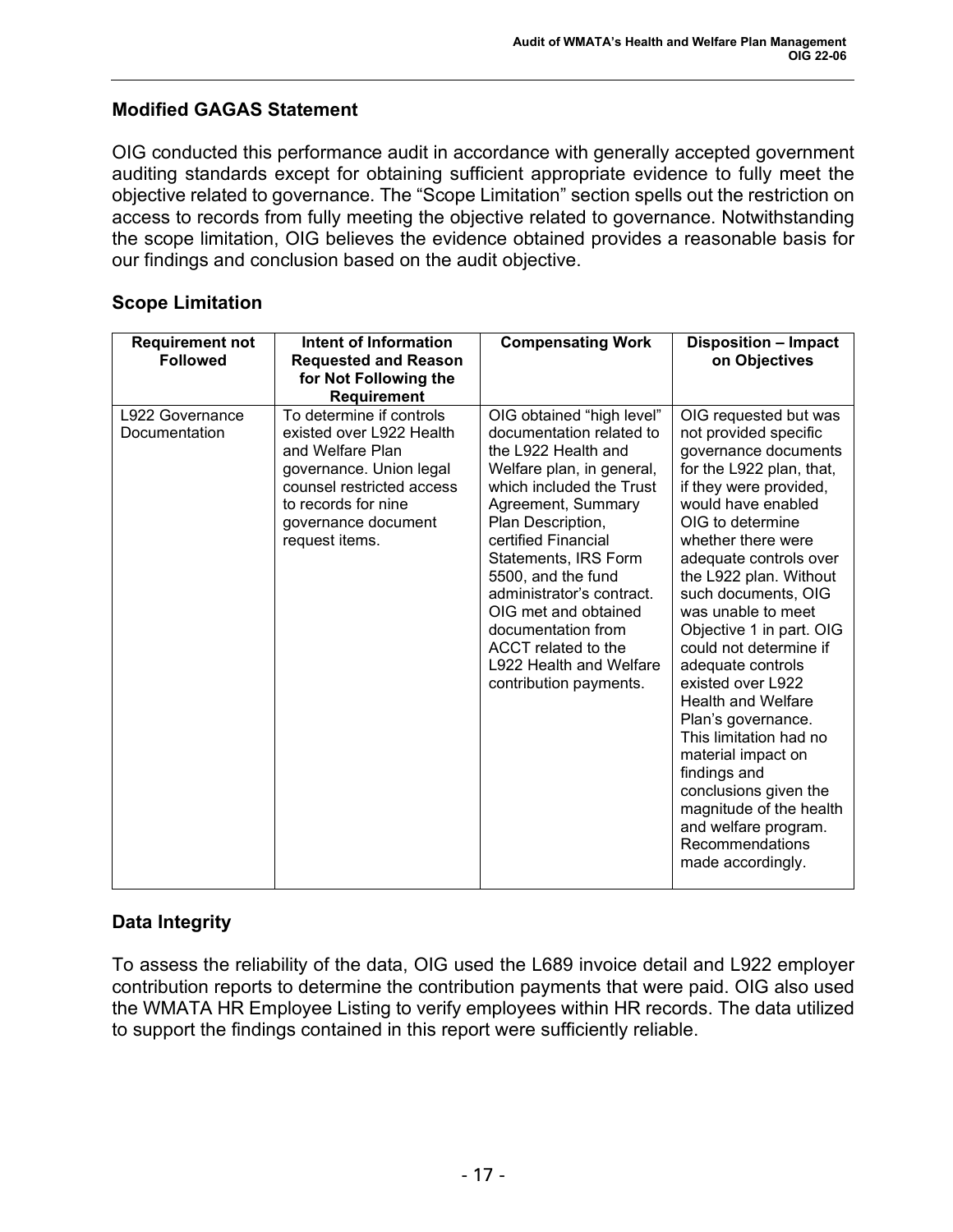# **Appendix B**

# **WMATA HEALTH AND WELFARE PLAN COMMON TERMS**

| <b>Common Term</b>                  | <b>Definition</b>                                                                                                                                                                                                                                                                                                                                                                                                                                                                                                                                                                                                                 |
|-------------------------------------|-----------------------------------------------------------------------------------------------------------------------------------------------------------------------------------------------------------------------------------------------------------------------------------------------------------------------------------------------------------------------------------------------------------------------------------------------------------------------------------------------------------------------------------------------------------------------------------------------------------------------------------|
| <b>Contribution Payment</b>         | Monthly amount WMATA pays through A/P to the L689<br>Health and Welfare Plan and L922 Health and Welfare Plan.<br>Typically, both employers and employees contribute to the<br>cost of the premium.                                                                                                                                                                                                                                                                                                                                                                                                                               |
| <b>Contribution/Premium</b><br>Rate | The trustees of the Plan shall first determine whether benefit<br>costs for these groups are projected to increase or decrease<br>for the upcoming calendar year. After making such<br>determination, the trustees shall adjust (up or down) the<br>monthly contribution rates for participating members and<br>retirees electing Preferred Provider Organization (PPO)<br>health benefits by the amount necessary to cover the actual<br>or projected cost increase or decrease of all benefits<br>encompassed with the contribution rates.<br>Typically, both employers and employees contribute to the<br>cost of the premium. |
| <b>Direct Payments</b>              | Insurance premiums that are paid to the health and welfare<br>plan by members who are on extended leave, leave without<br>pay, leave of absence, disability, or receiving workers'<br>compensation. Once a member has paid the monthly<br>premium to the health and welfare plan, WMATA's matching<br>amount is included with the monthly payment. The<br>transactions are included in the detail file that accompanies<br>the invoice.                                                                                                                                                                                           |
| <b>Employee Contribution</b>        | Health plan contributions from employees that are deducted<br>from their paychecks and held by the employer.<br>The contributions are pre-tax and can either be voluntary or<br>mandatory if you are required to receive benefits from an<br>employer.                                                                                                                                                                                                                                                                                                                                                                            |
| <b>Employer Contribution</b>        | Amount an employer pays into a plan. These contributions<br>help pay for employees' healthcare costs, ranging from<br>premiums to prescription drugs.                                                                                                                                                                                                                                                                                                                                                                                                                                                                             |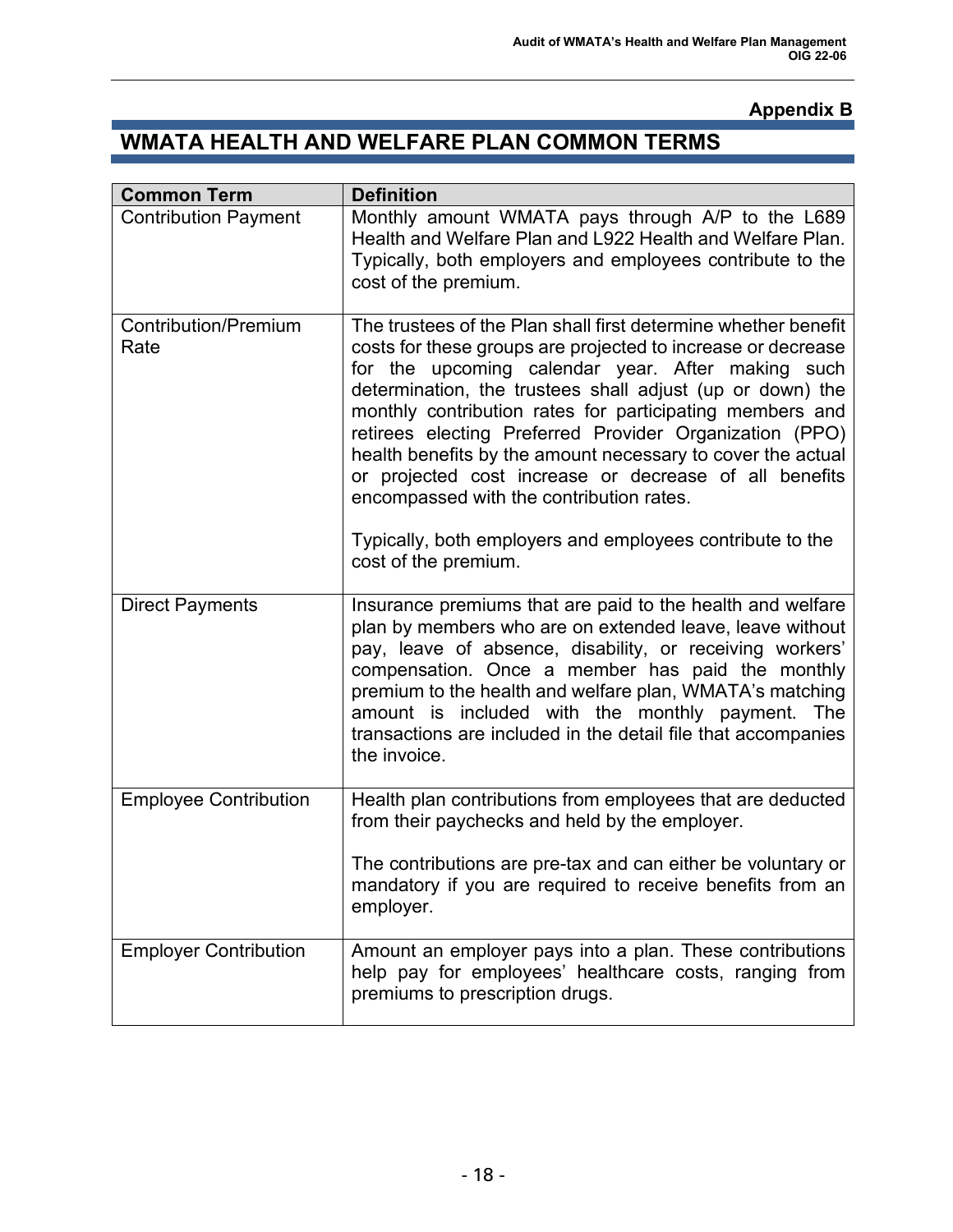# **Appendix C**

# **SUMMARY OF WMATA'S HEALTH & WELFARE PLAN ATTRIBUTES**

| <b>Item</b>             | <b>Non-Rep/Transit</b><br>Police/L2/L639                                                                                                                        | L689 Plan                                                                                                                                                   | L922 Plan                                                                                                                                                               |
|-------------------------|-----------------------------------------------------------------------------------------------------------------------------------------------------------------|-------------------------------------------------------------------------------------------------------------------------------------------------------------|-------------------------------------------------------------------------------------------------------------------------------------------------------------------------|
| Type / Desc.            | Single Employer                                                                                                                                                 | Single Employer                                                                                                                                             | Multi-Employer<br>(Giant Food)                                                                                                                                          |
|                         | Self-Insured                                                                                                                                                    | Self-Insured                                                                                                                                                | Self-Insured                                                                                                                                                            |
| Coverage                | Medical Care,<br>Prescription Drugs,<br>Dental Care, Vision<br>Care, Life &<br>Accident Insurance,<br>Short-Term<br>Disability, Long-<br><b>Term Disability</b> | Medical Care,<br>Prescription Drugs,<br>Dental Care, Vision<br>Care, Life & Accident<br>Insurance, Short-Term<br>Disability, Long-Term<br><b>Disability</b> | Medical Care,<br>Prescription<br>Drugs, Dental<br>Care, Vision<br>Care, Life &<br>Accident<br>Insurance, Long-<br>Term Disability,<br>Employee<br>Assistance<br>Program |
| Plan Sponsor            | <b>WMATA</b>                                                                                                                                                    | L689/WMATA                                                                                                                                                  | Teamster Local -<br>922 Employer<br><b>Health Trust</b>                                                                                                                 |
| <b>Plan Trustees</b>    | <b>6 Trustees</b>                                                                                                                                               | <b>6 Trustees</b>                                                                                                                                           | 4 Trustees                                                                                                                                                              |
| Plan<br>Administrators  | <b>WMATA Benefits</b><br>Office                                                                                                                                 | <b>L689 Board of Trustees</b>                                                                                                                               | <b>Third-Party</b><br>Administrator<br>(BeneSys, Inc.)                                                                                                                  |
| Participants            | Non-Rep, Transit<br>Police, L2, L639<br><b>Employees and</b><br>eligible family<br>members                                                                      | L689 Employees and<br>eligible family members                                                                                                               | L922 Employees<br>and eligible<br>family members                                                                                                                        |
| Membership<br>2019/2018 | 29,668 Participants/<br>29,980 Participants                                                                                                                     |                                                                                                                                                             | 43 Participants/<br><b>70 Participants</b>                                                                                                                              |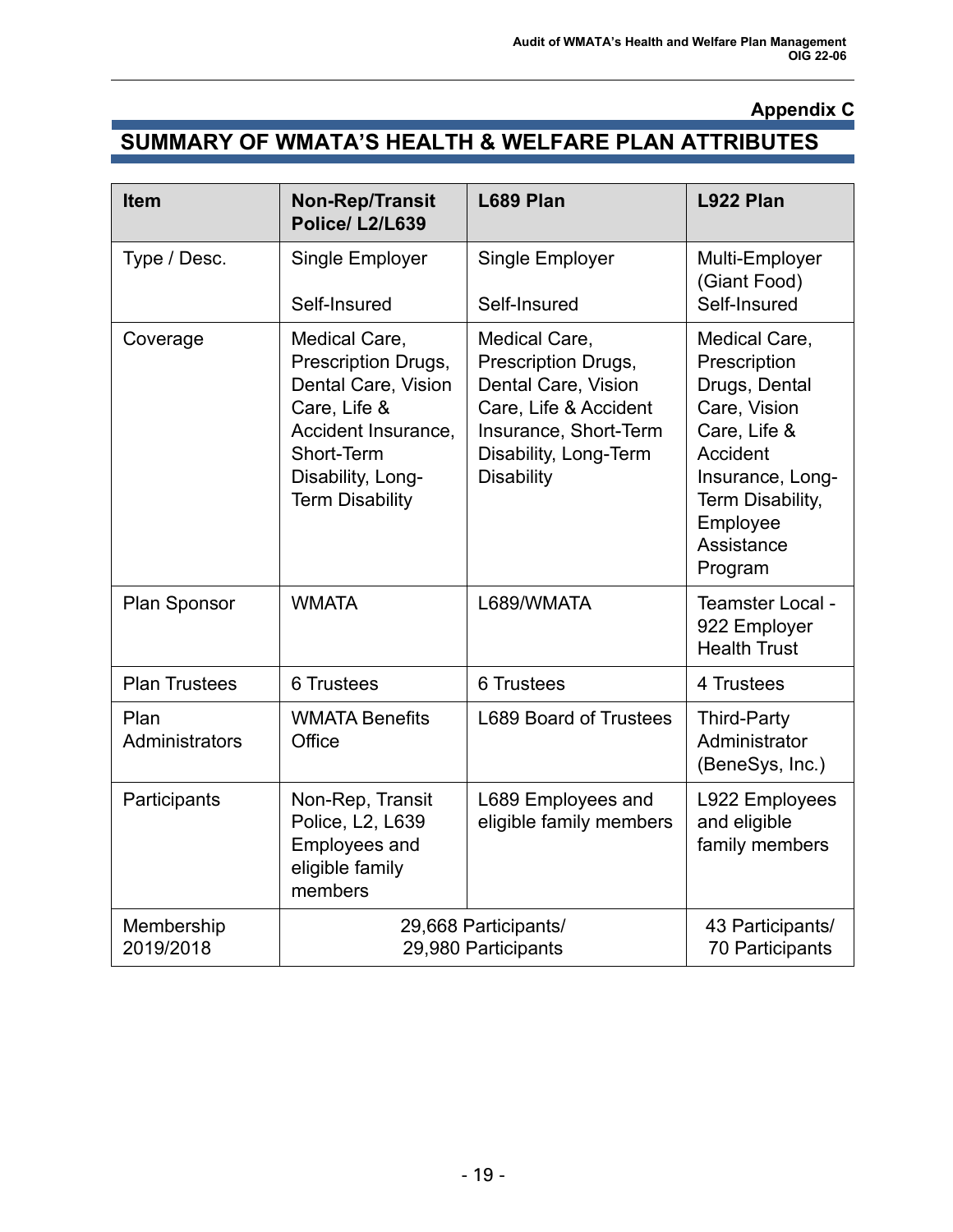## **Appendix D**

# **MANAGEMENT'S RESPONSE**

М R E М O A N N U M SUBJECT: Audit of WMATA's Health and DATE: May 17, 2022 Welfare Plan Management Dianna D. Digitally signed by Dianna D Dete: 2022.05.17 19:28:53<br>-04'00' Rosborough FROM: EVP/IBOP - Dianna D. Rosborough Digitally stored by Dennis EVP/CFO - Dennis Anosike Dennis Anosike Date: 2022.05.23 09:08:09 THRU: GM/CEO - Andrew B. Off Andrew Off WMATA Date: 2 22.05.25.18:01:35 TO: OIG - Rene Febles Human Capital (HC) and Accounting (ACCT) have carefully reviewed the Office of Inspector General's (OIG) audit of WMATA's Health and Welfare Plan Management. WMATA is the plan sponsor for both Health and Welfare Plans for Local Union 689 (L689) and Local Union 922 (L922). However, the plan for L689 is administered by trustees comprised of WMATA executives and union representatives according to the terms of collective bargaining agreements, the governing trust agreement, and applicable law. The L922 plan is administered by a third-party contract administrator and is also governed by trustees consisting of two union and two employer representatives. As a result, management's direct influence over the plans is limited and changes to the plans require all parties to agree to them. Typically, this is done through the periodic collective bargaining agreement (CBA) negotiations. Negotiations will commence at the conclusion of the current active CBA. The L689 CBA expires on June 30, 2024 and L922 expires on October 31, 2024. The report identified scope limitations with the L922 plan because the plan's legal counsel did not provide OIG access to certain governance documentation requested. This limitation resulted in OIG's inability to fully test the internal governance controls for the L922 plan. However, both the L689 and L922 plan Washington audits of financial statements for years ended 2020 and 2019 support that the **Metropolitan Area Transit Authority** current internal controls for financial reporting are effective. This resulted in an opinion that the financial statements are presented fairly, in all material respects, for the L689 and L922 plans. Nonetheless, management agrees that the improvements OIG identified in recommendations 1–9 could help prevent potential fraud, waste, or abuse of health and welfare plan funds. These recommendations are listed below: 1. Develop and implement a comprehensive L689 Health and Welfare Plan

governance program incorporating the stated internal control requirements.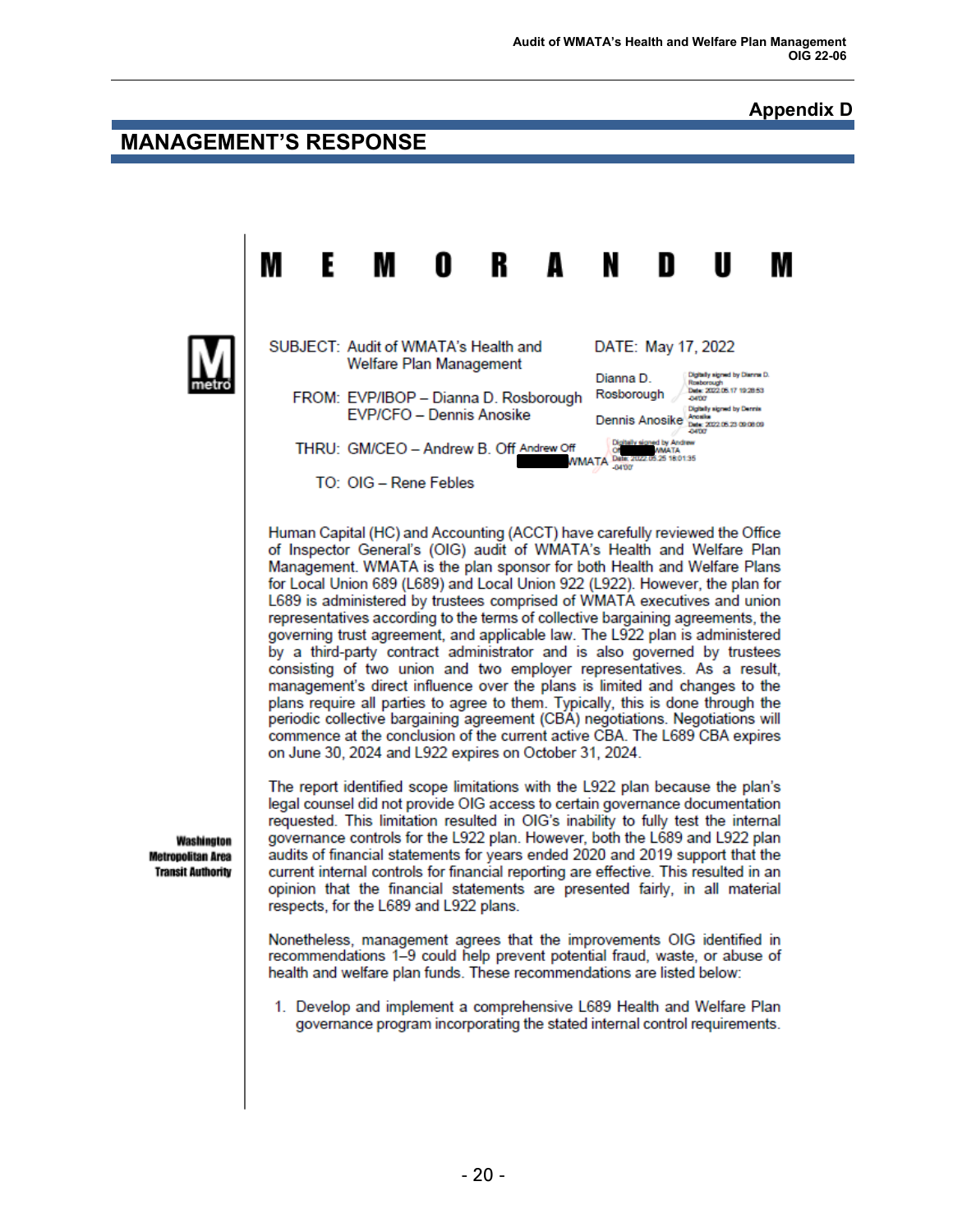Response to Draft Report Page 2

- 2. At the next CBA negotiations with L689, suggest adding provisions to the L689 CBA and the L689 Health and Welfare Plan agreement to establish proper governance and internal controls with specific requirements.
- 3. Determine if internal controls exist for the L922 governance program.
- 4. If controls do not exist for L922, at the next CBA negotiations with L922, suggest developing and implementing a governance program incorporating the stated internal controls and update the CBA accordingly.
- 5. At the next CBA negotiations with L689 and L922, suggest adding provisions to the CBA agreements giving OIG the right to review any and all documents associated with the plans.
- 6. Verify contribution transactions by employees as soon as possible and stop those determined to be erroneous L689 and L922 contribution payments.
- 7. Update the L689 and L922 contribution detail reports and associated systems for accuracy.
- 8. Establish a WMATA monthly contribution payment policy and procedures for the L922 Health and Welfare Plan to include retirees returning to work.
- 9. From the \$4 million in questioned costs, verify contribution payments as soon as possible and obtain reimbursement of payments that were erroneous.

In response to recommendation #8, ACCT is working with the Office of Payroll to develop a procedure to review monthly WMATA contributions and the draft is currently in review. Management expects to complete this by December 31, 2022.

However, implementing recommendations 1-7 and 9 will require the agreement of the plan's trustees and administrators during the next round of collective bargaining negotiations. The negotiations for both plans are scheduled to take place in 2024. HC leadership will provide OIG's report recommendations to WMATA's Labor Relations department for consideration and prioritization during the next round of negotiations and will also provide the report to the appropriate plan officials for action and consideration by June 15, 2022. Management does not plan to take any additional corrective actions at this time.

**INCP - Eric Christensen** cc: **HC** - Sherri Dickerson **ACCT - LaToya Thomas**